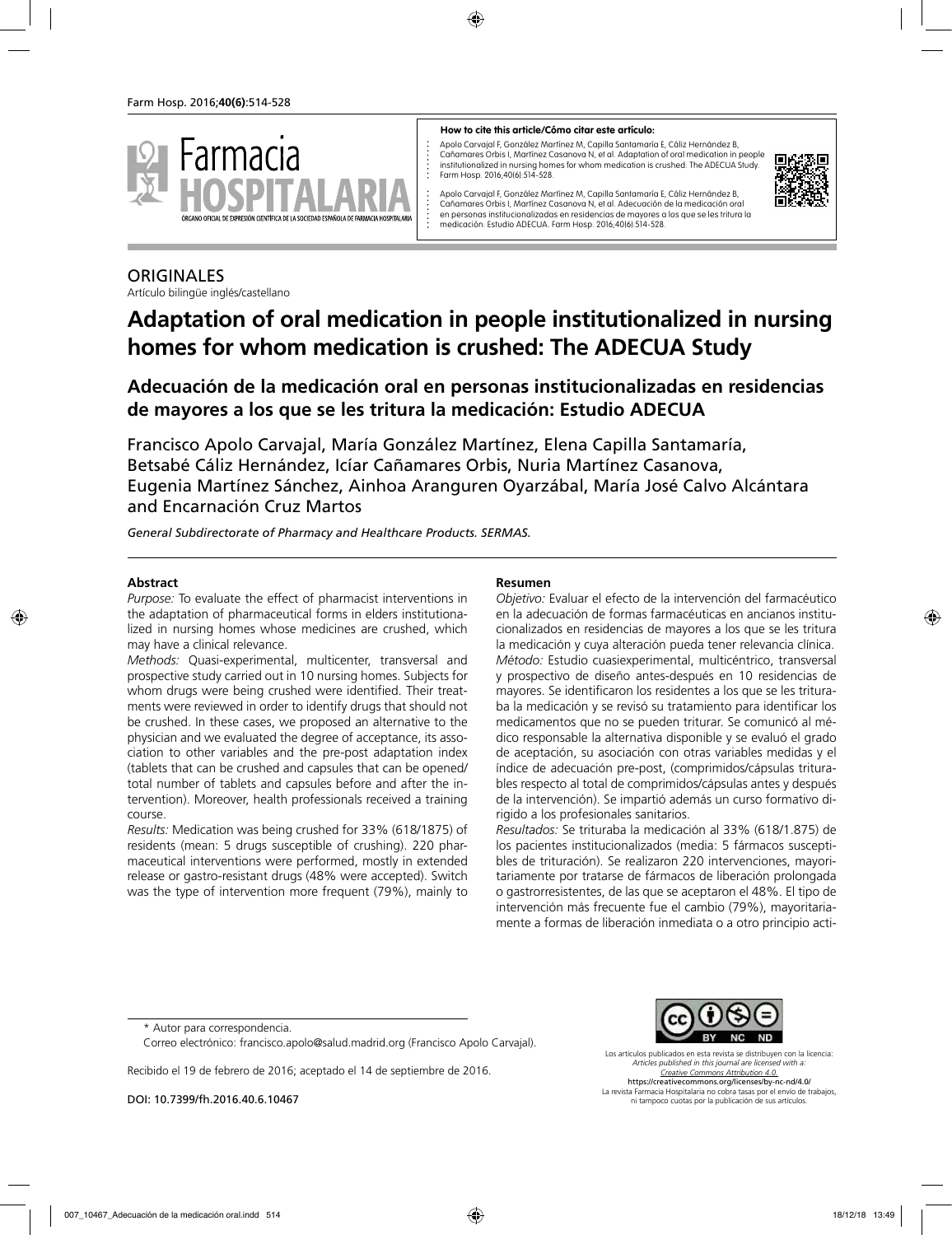immediate release forms or to a different drug. The adaptation index increased from 93% to 95% ( $p < 0.001$ ). Satisfaction amongst health professionals was high.

*Conclusions:* The pharmacist intervention improved the correct administration of drugs, thereby increasing safety and efficacy.

**KEYWORDS** Deglutition; Crush; Oral drug administration; Dosage form.

Farm Hosp. 2016;**40(6)**:514-528

#### **Contribution to literature**

Dysphagia in elderly people may be caused by a diversity of alterations, both structural and functional. The physiopathology is determined by different factors, including ageing itself. The prevalence of dysphagia varies depending on the setting where the study is conducted. Ekberg *et al.* found a prevalence ranging from 3 to 50% in the European population<sup>1</sup>. It affects between 56% and 78% of institutionalized elderly people, depending on the level of severity considered<sup>2</sup>. In this setting, other studies have verified a prevalence of dysphagia between 50 and 60%3,4. In studies conducted in other countries, it has been confirmed that many medicinal products are incorrectly manipulated, and can cause toxicity problems and lack of effectiveness<sup>5,6</sup>. In Spain, some deaths were reported consequence of manipulating extended release tablets that changed its bioavailability by crushing. Therefore, it is necessary to detect these medication errors and suggest alternatives for these patients. To our knowledge, there have been no studies so far in nursing homes to assess the role of the pharmacist in this area.

There is evidence of a high prevalence of crushing medicines in nursing homes in Spain, and there is a frequent inadequate crushing<sup>7</sup>. Many healthcare professionals are not aware of the consequences of crushing. Our study demonstrates that there are pharmacological alternatives for most of medicines that can be administered without any previous alteration, and that the pharmacist plays an essential role in the training of these professionals and adapting the correct pharmaceutical forms.

### **Introduction**

Dysphagia or difficulty swallowing, is a term that indicates the existence of a subjective sensation of difficulty when the alimentary bolus passes during swallowing<sup>8</sup>. It can include a wide range of sensations, from the existence of problems in order to initiate swallowing, to the sensation that food has become stuck in the oesophagus. Dysphagia is a frequent health issue in the institutionalized elderly population, as a consequence of physiological and pathological changes (particularly neurological and degenerative conditions) associated with the ageing process. It is estimated that the prevalence

vo. El índice de adecuación pasó del 93% al 95% (p < 0,001). La satisfacción de los profesionales con el curso fue elevada. *Conclusiones:* La intervención del farmacéutico ha mejorado la correcta administración de los medicamentos, aumentando con ello su seguridad y eficacia.

#### **PALABRAS CLAVE**

Deglución; Triturar; Administración oral de medicamentos; Forma farmacéutica.

Farm Hosp. 2016;**40(6)**:514-528

of dysphagia in this population group varies between 56 and 78%<sup>4,9-12</sup>. Moreover, in some cases these swallowing problems will require the use of feeding tube for the administration of nutrients.

Elderly people institutionalized in nursing homes with swallowing problems refer difficulties for taking whole capsules and tablets<sup>13</sup>, which can lead to medication errors due to lack of adherence or wrong manipulation of pharmaceutical forms<sup>14</sup>.

In this situation, healthcare professionals are forced to use techniques to manipulate pharmaceutical forms, such as crushing tablets or opening capsules in order to facilitate their administration. The lack of knowledge by healthcare professionals of the consequences caused by the alteration of the pharmaceutical form on the effectiveness and safety of the medication $6,15$ , as well as the lack of instructions indicating how to carry out this technique, will lead to an increased risk of iatrogenia and medication errors. A study published in 2012 showed that these practices were carried out for 32% of residents institutionalized in geriatric units, with swallowing and behavioural alterations as the most frequent causes for crushing; and that this practice was not allowed in 42% of medications analyzed<sup>5</sup>.

Tablet crushing practice shown in the hospital setting can also be reproduced in the Primary Care setting, and particularly in the case of nursing homes.

The primary aim is to evaluate the intervention carried out by the pharmacist in the adaptation of pharmaceutical forms in institutionalized people in nursing homes whose medicines are usually crushed and this form alteration could have potential clinical relevance. The secondary aims are to estimate the prevalence of crushing solid pharmaceutical forms for institutionalized persons, to evaluate the influence of age and shift of administration in the prevalence of crushing and to identify the medicines most frequently crushed with potentially negative consequences.

#### **Methods**

A quasi-experimental, multicentre, transversal and prospective study, before-and-after design, conducted in ten nursing homes with a pharmacist in their multidisciplinary team. At the same time, an observational trans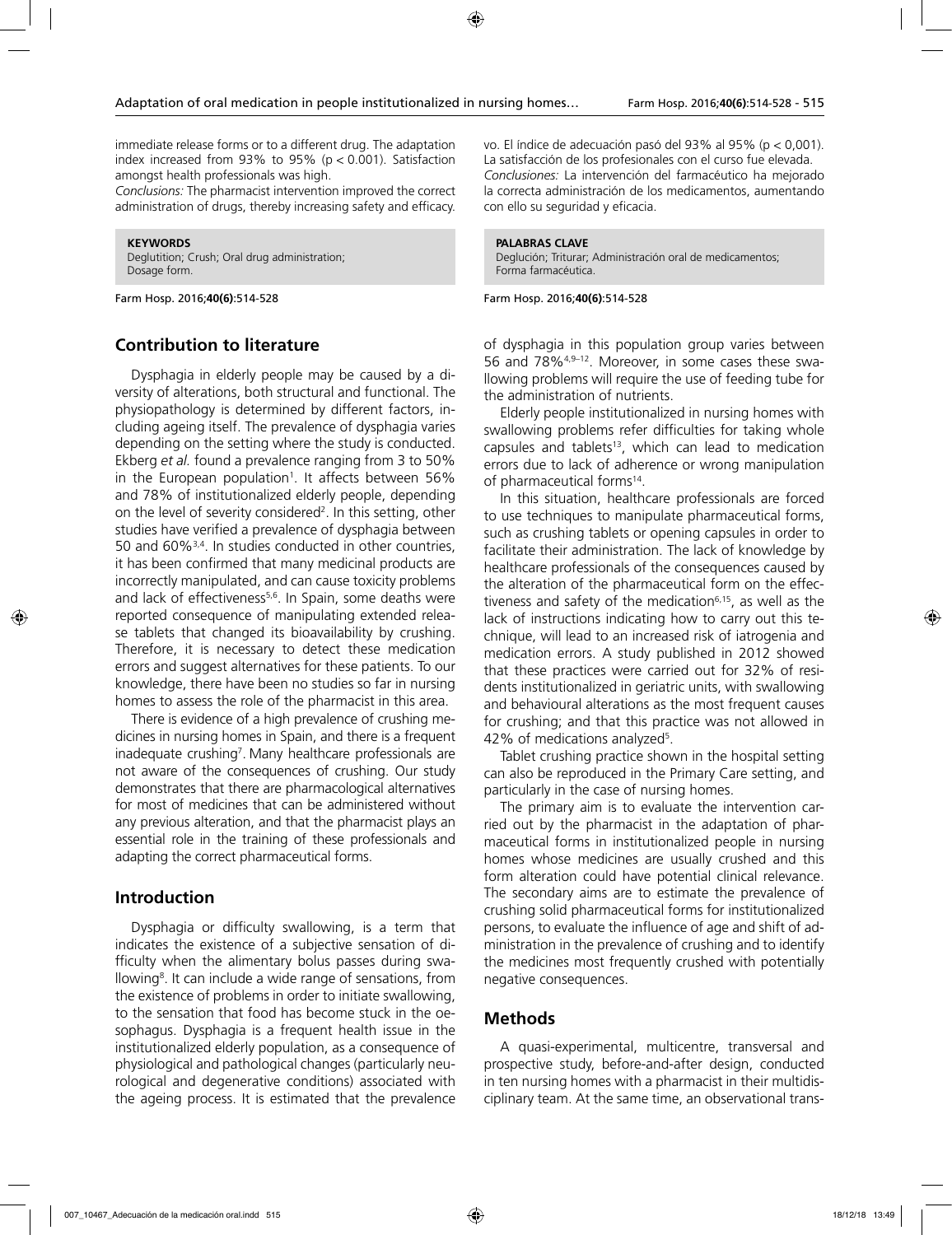versal study was conducted to estimate the prevalence of the crushing practice in these centres.

The study included all institutionalized residents whose treatment was prepared in dosette boxes and had at least one medicine crushed in any of the shifts. Residents who self-administered their medicines were excluded and those who died or were transferred to other centres during the course of the study were considered as follow-up losses.

The duration of the study was five months, from May to September, 2015. The study protocol was reviewed and approved by the Regional Clinical Research Ethics Committee.

This study was developed in three phases:

#### **Phase 1. Before the intervention**

Those residents whose medicines were usually crushed were identified with a personal interview by the healthcare professionals responsible for administration, both in the morning and in the afternoon shift.

Afterwards, the pharmacist reviewed the treatment of these residents, checking if crushing was adequate for each medicine according to the summary of product characteristics and two guidelines on correct administration of medicines<sup>16,17</sup>. In case of lack of information and/or discrepancy in bibliography, information was asked to the manufacturing pharmaceutical company. If there were no stability studies, it was considered adequate, at the judgment of the researcher, to crush those tablets coated with the aim to mask an unpleasant taste or smell, or to protect from light or humidity, or chewable tablets. The formulation of orodispersible and effervescent tablets allows their administration in people with swallowing problems. In case of someone crushed them, it was considered clinically irrelevant. Regarding capsules, it was considered adequate to open capsules with powder or pellets inside, with bibliography supporting that these could be opened, emptied and dispersed in water, though the drug had an unpleasant taste or smell. During data collection, it was considered inadequate to crush acetylsalicylic acid, although its summary of product characteristic state that it can be crushed, due to its gastric damaging effects, with the risk of ulcer for acetylsalicylic acid enteric coated of 6% vs. 23% in other formulations without it18. Demographical data were collected (age and gender), as well as the reason for crushing medicines. Regarding treatment, the following data were collected:

- − Total number of lines of prescription, including medicines (there can be different lines with the same drug), oxygen, dietary supplements, thickening agents, and healthcare products. Both, chronic and acute treatments were recorded.
- − Number of capsules and tablets that can be modified.
- − Number of tablets that can be crushed and capsules that can be opened according to their summary of product characteristics.
- − Number of tablets that can be crushed and capsules that can be opened according to bibliography.
- − Number of tablets that can be crushed and capsules that can be opened according to the clinical judgment of the researcher.
- Number of tablets defined as not adequate to be crushed and capsules that cannot be opened.
- − Reason for not crushing (extended release, gastro-resistant, soft gelatine capsule, clinical trial medicines, teratogenic or cytotoxic drugs).

The prevalence of crushing practice was calculated, defined as the ratio between the number of residents whose medication was crushed and the total number of residents included in the study. The adaptation index was calculated and defined as the ratio of medicines adequately crushed and the number of medicines that may be crushed.

#### **Phase 2. Intervention**

Two types of interventions were conducted in this phase.

Firstly, a 4-hour educational programme was designed and certified about the rational use of medicines in nursing homes. This programme included recommendations to strengthen safe strategies in the different stages of medication process in the centres. The administration section represented half of the programme´s content, and it consisted in an explanation of how pharmaceutical forms should be administered, including a specific subsection for medication crushing, highlighting specially those types of tablets that should not be crushed, and instructions for drug administration. Secondly, all incidences detected in administration, as well as the pharmacological alternative or pharmacist recommendation, were communicated to the physician through written and oral report. No alternatives were considered for those medications that could be crushed, because the switch to other pharmaceutical forms can cause more medication errors in nursing homes<sup>19</sup>.

The number of meetings conducted, number of attendees, knowledge acquired, and level of satisfaction regarding educational program as well as the number and type of interventions suggested (switching to another drug, addition of another medicine, interruption, or instructions for drug administration) were all recorded. The addition of another medication was considered for those cases where there was no alternative and the consequences of crushing could be alleviated by adding on another medication. Switching to a different pharmaceutical form, to another drug, or from fixed-dose combination to single drugs was specified as intervention subtype.

#### **Phase 3. After the intervention.**

In this phase, the pharmacist assessed the effect of the actions.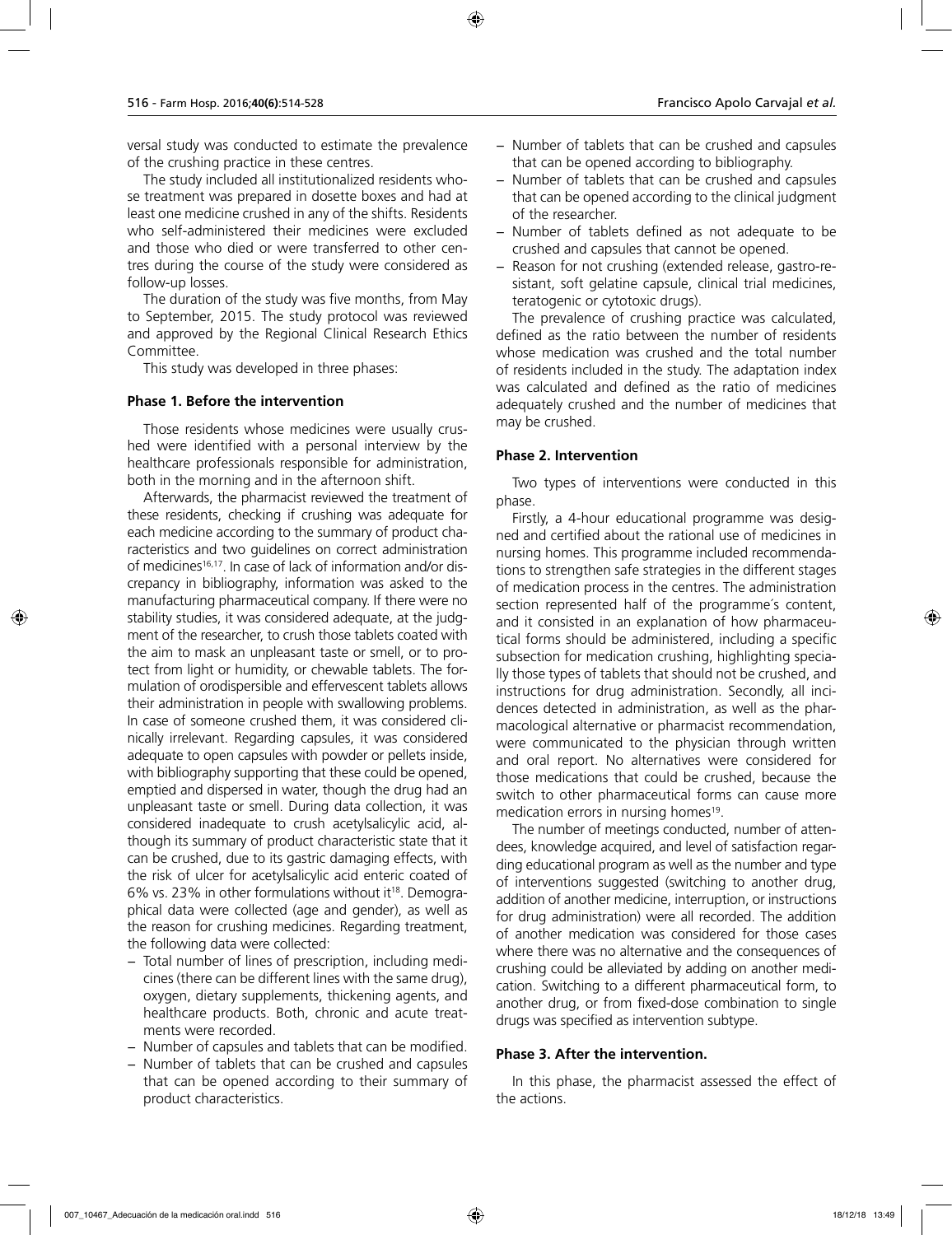| Table 1. Patient Demographics |                 |                  |                  |           |
|-------------------------------|-----------------|------------------|------------------|-----------|
| Demographics                  | Total patients  | Crushing         | No crushing      |           |
| N                             | 1875            | 618              | 1257             |           |
| Age (years)                   | $85.69 \pm 7.8$ | $86.35 \pm 7.75$ | $85.33 \pm 7.81$ |           |
| Gender (%)                    |                 |                  |                  |           |
| Female                        | 71.90%          | 38.30%           | 61.70%           |           |
| Male                          | 28.10%          | 28.80%           | 71.20%           | p < 0.001 |

To this aim, the pharmacist evaluated the intervention on prescription within the 30 days after it was reported. The number of interventions accepted was recorded, and the reason for not accepting (treatment about to be completed, medicines by special authorization*,* a patient without clinical criteria for crushing, prescription by specialist, discrepancy with the medical criteria, lack of time, and unknown).

Besides, it was evaluated if the level of acceptance was associated with any of the variables collected (centre, physician, medication and type of intervention), and the monthly economic impact derived was calculated. This impact was obtained based on the prices of medications at recomended retail price including value add taxes (RRP including VAT) that appear in the nomenclator of February, 2015. Finally, the post-intervention adequacy index was determined, and it was compared with the value before the intervention, in order to assess the primary objective.

#### **Statistical analysis**

The sample size calculated to find statistically significant differences with 80% potency was of 202 nursing home residents, assuming an increase in the adequacy index of 80% to 90%.

A statistical analysis was conducted of the data collected, evaluating the association between variables through the  $\chi^2$  test for qualitative variables, using the Bonferroni Correction for comparing multiple proportions, and the Student t-test (parametric) or Mann-Whitney U Test (non-parametric) for quantitative variables. McNemar test was used for the calculation of the difference in proportions for paired samples. The IBM® SPSS® Statistics 22.0 program for statistic analysis was used.

#### **Results**

There were 1875 residents identified, within a range of 56-to-107-years of age, whose medicines were prepared in dosette boxes. From these, 618 (33.0%) residents had their oral medication usually crushed, and this was more frequent in the women subgroup (see table 1), and in the older residents ( $p=0.012$ ). It was also observed that there was more medicine crushing in the

morning shift than in the afternoon ( $p < 0.05$ ). The main reason for crushing was lack of cooperation by the patient due to cognitive impairment, followed by difficulty swallowing (see table 2).

The educational programme was held in 41 instances at different times that included all working shifts. The number of attendees was 436 healthcare professionals. A significant increase was observed in knowledge about safety in crushing medicines, going from 9.8% in the previous questionnaire to 85.2% in the questionnaire after the course (OR=53.2; CI95%: 32.5-87.5). Healthcare professionals rated their satisfaction as sufficient or complete, in 97.9% of cases.

From the 618 residents included in Phase 2, only the treatment of 579 was reviewed, due to follow-up losses for death or transfer. In total, 4682 lines of prescription were reviewed (mean: 8.1 lines of treatment/ patient). From these, 3031 (64.7%) were for medicines that can be crushed or altered (mean: 5.2 medications/residents); 1752 (57.8%) could be manipulated according to the summary of product characteristics, and this number increased to 2643 (87.2%) after the review by the pharmacist of the bibliography available (see table 3). After consulting with the manufacturer regarding discrepancies and lack of information, and the subsequent clinical evaluation by the pharmacist, 7.3% (n=220) could not be crushed, and therefore the adequacy index before the intervention was 92.7%. The main reasons the tablet could not be crushed or the pharmaceutical form could not be altered were: extended-released medication (62.8%) and having a gastro-resistant coating (31.4%), where manipulation affected its safety or effectiveness.

#### **Table 2.** *Reasons for crushing*

| Reason for crushing                                          | N   | $\%$ |
|--------------------------------------------------------------|-----|------|
| Difficulty swallowing                                        | 187 | 324  |
| No cooperation (not associated with<br>cognitive impairment) | 43  | 74   |
| Unknown                                                      | 17  | 29   |
| Feeding tube                                                 | 22  | 38   |
| Behaviour disorder (associated with<br>cognitive impairment) | 310 | 535  |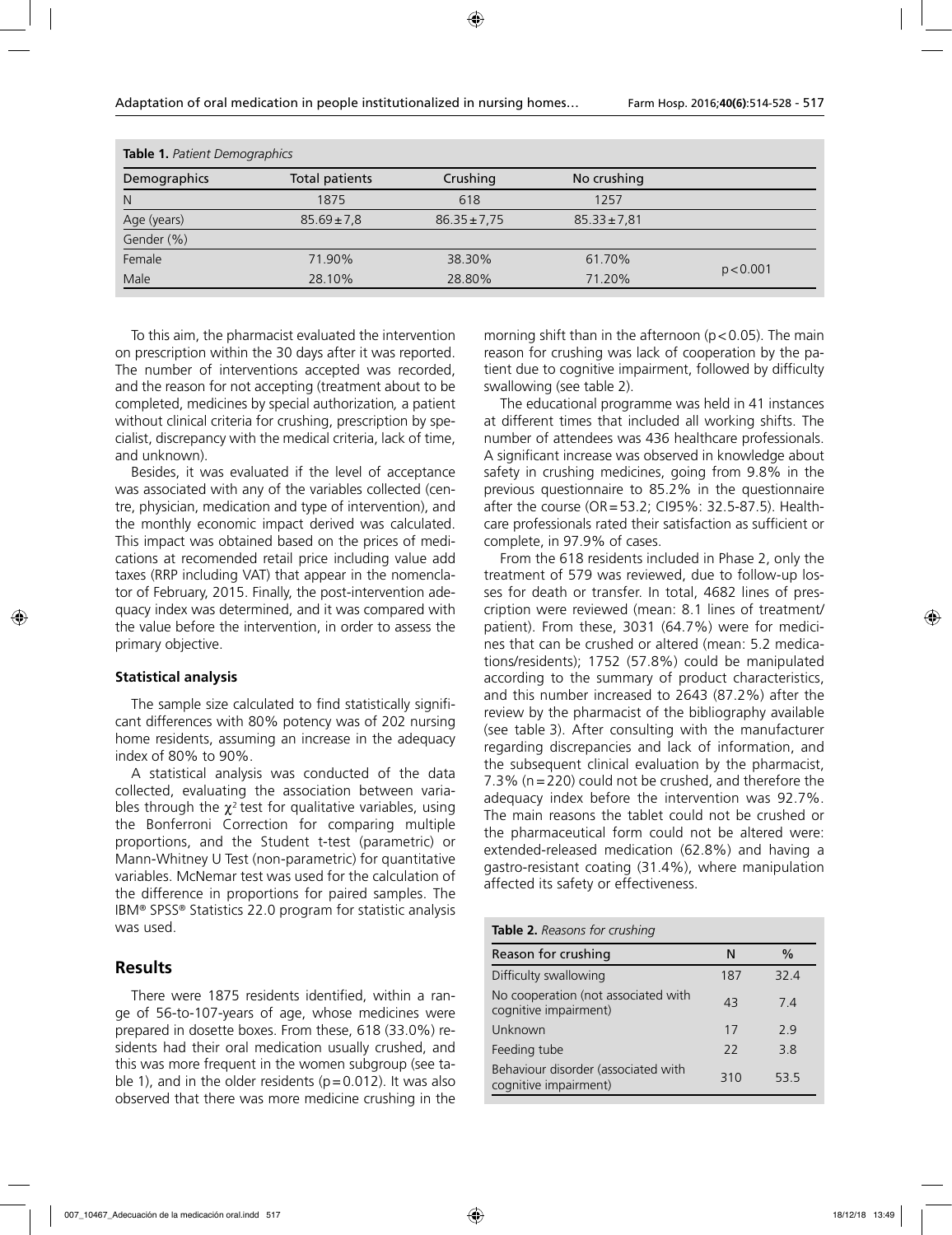**Table 3.** *Drugs and pharmaceutical forms that can be crushed*

| Acenocoumarol tablets                                         | Lisinopril tablets                                   |
|---------------------------------------------------------------|------------------------------------------------------|
| Acetaminophen tablets                                         | Lorazepam tablets                                    |
| Agomelatine tablets                                           | Lormetazepam tablets                                 |
| Aliskiren tablets*                                            | Losartan tablets                                     |
| Allopurinol tablets                                           | Losartan/hydrochlorothiazide tablets                 |
| Amiloride/ hydrochlorothiazide tablets                        | Lovastatin tablets                                   |
| Amiodarone tablets                                            | Manidipine tablets                                   |
| Amlodipine tablets                                            | Memantine tablets                                    |
| Aripiprazole tablets                                          | Metamizole capsules                                  |
| Atenolol tablets                                              | Metformin tablets                                    |
| Atorvastatin tablets                                          | Methyldigoxin tablets                                |
| Baclofen tablets                                              | Midazolam tablets                                    |
| <b>Bisoprolol tablets</b>                                     | Mirtazapine tablets                                  |
| Bromazepam capsules                                           | Modafinil tablets                                    |
| Calcium/vitamin D chewable tablets                            | Olanzapine tablets                                   |
| Carbamazepine tablets                                         | Olmesartan tablets                                   |
| Carvedilol tablets                                            | Olmesartan/hydrochlorothiazide tablets               |
| Cefditoren tablets                                            | Omeprazole capsules                                  |
| Celecoxib capsules                                            | Otilonium pills                                      |
| Cetirizine tablets                                            | Paroxetine tablets                                   |
| Citalopram tablets                                            | Perindopril tablets                                  |
| Clonazepam tablets                                            | Phenytoin tablets                                    |
| Clopidogrel tablets                                           | Phenobarbital tablets                                |
| Clorazepate Dipotassium capsules                              | Phenofibrate capsules                                |
| Cyproterone tablets                                           | Pitavastatin tablets*                                |
| Digoxin tablets                                               | Pravastatin tablets                                  |
| Diltiazem tablets                                             | Prednisone tablets                                   |
| Diltiazem capsules                                            | Pregabalin capsules                                  |
| Domperidone tablets                                           | Quetiapine tablets                                   |
| Donepezil tablets                                             | Ramipril tablets                                     |
| Duloxetine capsules                                           | Ranitidine tablets                                   |
| Enalapril tablets                                             | Repaglinide tablets                                  |
| Etoricoxib tablets*                                           | Risedronate tablets                                  |
| Escitalopram tablets                                          | Risperidone tablets                                  |
| Ezetimibe/simvastatin tablets*                                | Rivastigmine capsules                                |
| Ferroglycine Sulphate capsules                                | Scopolamine tablets                                  |
| Fluoxetine capsules                                           | Sertraline tablets                                   |
| Folic acid tablets                                            | Spironolactone tablets                               |
| Folic acid/ferrous glucoheptate tablets*                      | Simvastatin tablets                                  |
| Folic acid/vitamin B12 tablets*                               | Sulpiride hard capsules                              |
| Furosemide tablets                                            | Tamsulosin capsules                                  |
| Fosfomycin capsules                                           | Terazosin tablets                                    |
| Gabapentin capsules                                           | Tetrabenazine tablets                                |
| Galantamine capsules*                                         | Thiamazole tablets                                   |
| Glimepiride tablets                                           | Tiapride tablets                                     |
| Hydrochlorothiazide tablets                                   | Torasemide tablets                                   |
| Hydrocortisone tablets                                        | Tramadol capsules                                    |
| Indapamide tablets                                            | Trazodone tablets                                    |
| Irbesartan tablets                                            | Ursodeoxycholic acid capsules                        |
| Irbesartan/hydrochlorothiazide tablets                        | Venlafaxine capsules                                 |
| Lamotrigine tablets                                           |                                                      |
|                                                               | Vildagliptin tablets*                                |
| Levetiracetam tablets                                         | Vildagliptin/metformin tablets*<br>Vitamin B tablets |
| Levodopa/Carbidopa tablets                                    |                                                      |
| Levodopa/carbidopa/entacapone tablets<br>Levofloxacin tablets | Zolpidem tablets                                     |
|                                                               | Zonisamide capsules                                  |
| Levothyroxine tablets                                         |                                                      |

\* Drugs without data in the product specifications or bibliography; considered crushable according to the clinical criteria of the researcher after contacting the manufacturing pharmaceutical company.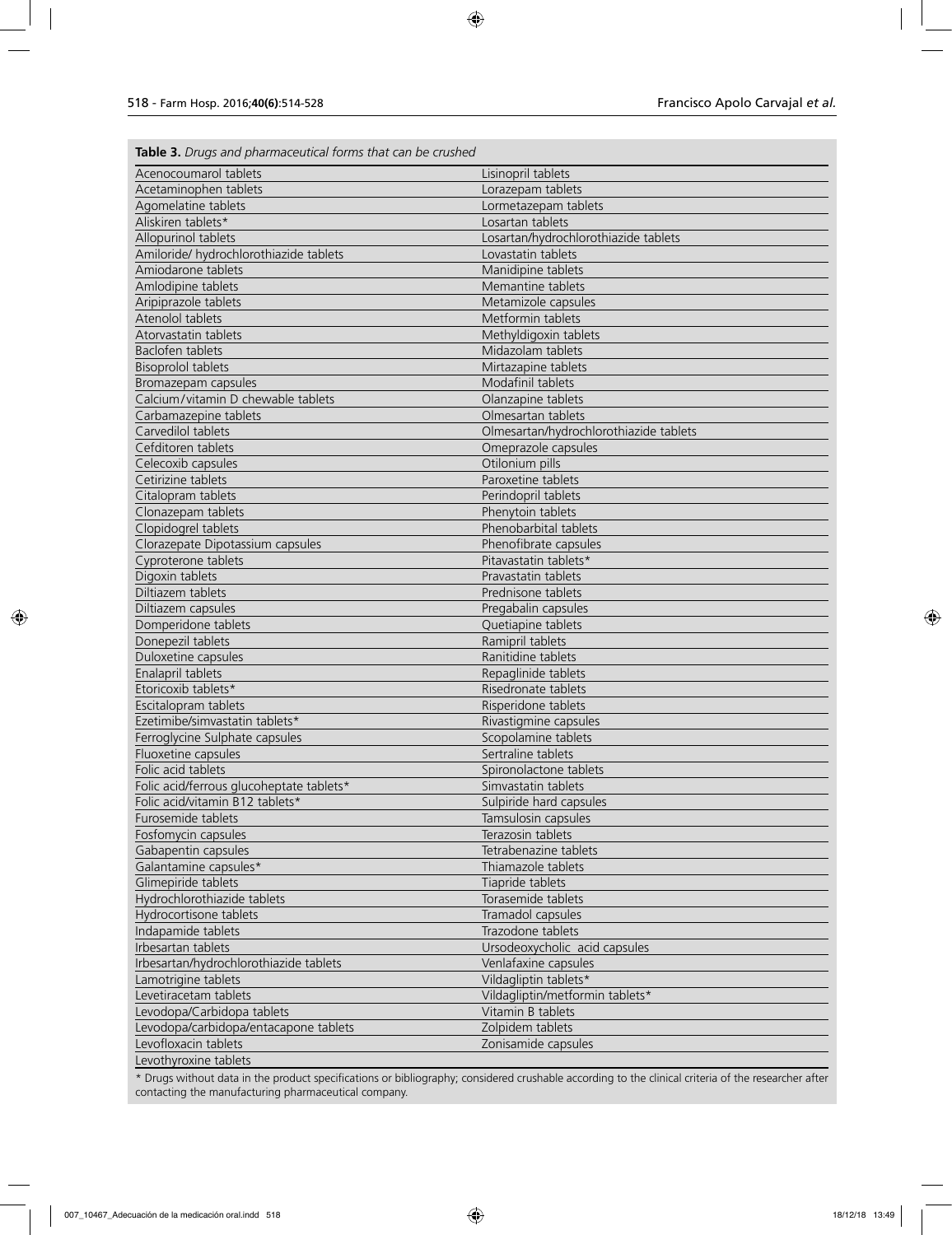| Type and subtype of intervention                   | N   | $\%$ | Degree of acceptance (%) |  |
|----------------------------------------------------|-----|------|--------------------------|--|
| Adding on                                          | 18  | 8.6  | 55.6                     |  |
| Switch                                             | 165 | 78.6 | 40.6                     |  |
| Switch from fixed-dose combination to single drugs | 5   | 2.4  | 0.0                      |  |
| Switch to another drug                             | 69  | 32.8 | 36.2                     |  |
| Switch to tablet or immediate-release capsule      | 63  | 30   | 42,8                     |  |
| Switch to podwer formula                           | 14  | 6.7  | 50.0                     |  |
| Switch to oral liquid solutions                    | 14  | 6.7  | 57.1                     |  |
| Instructions for drug administration               | 5   | 2.4  | 100.0                    |  |
| <b>Discontinuation</b>                             | 22  | 10.4 | 76.2                     |  |

**Tabla 4.** *Distribution by type and subtype of intervention and acceptance rate of recommendations*

After the review, there were ten follow-up losses, and therefore 210 alternative recommendations were suggested by the pharmacist. Table 4 shows the type and subtype of intervention conducted. There were interventions on 78 different medicines, corresponding to 42 drugs. A 70.5% of interventions were conducted upon just ten drugs (see table 5). All recommendations for adding on another drug were conducted for residents at high risk of gastrointestinal bleeding and on treatment with acetylsalicylic acid without any gastric protection with a proton pump inhibitor; in these cases, it was suggested to add on omeprazole.

In Phase 3, the recommendations were accepted in 48.5% of cases at 30 days. The causes for rejection appear in table 6; the first cause is unknown justification, followed by discrepancy with the clinical criterion. The level of acceptance for recommendations was associated with the type of intervention (see Table 4); the most frequently accepted interventions were instructions for administration (OR=0.01; CI95%: 0.00-0.83) and treatment discontinuation (OR=0.20; CI95%: 0.06-0.62) vs. switching to another drug ( $p < 0.05$ ). Statistically significant differences were found between some centres, but

**Table 5.** *Molecules with the highest number of interventions*

| <b>Molecules</b>       | N  | $\%$ |
|------------------------|----|------|
| Ferrous sulphate       | 48 | 22.9 |
| Pantoprazole           | 29 | 13.8 |
| Quetiapine             | 19 | 9.0  |
| Acetylsalycilic Acid   | 18 | 8.6  |
| Tamsulosin             | 7  | 3.3  |
| Tamsulosin/dutasteride | 7  | 3.3  |
| <b>Biperiden</b>       | 5  | 24   |
| Galantamine            | 5  | 2.4  |
| Levodopa/carbidopa     | 5  | 2.4  |
| Pentoxifylline         | 5  | 2.4  |

no relationship was established with the reason for lack of acceptance, medications, or physicians in charge. The interventions recommended would have represented monthly economic savings of 898€, if completely accepted. However, the benefit obtained in money terms by the recommendations accepted was of 187€ per month.

The adequacy index after the intervention was 95.5%, and benefit by the pharmaceutical intervention was obtained per each 27 crushed medications (21 to 40; p<0.001).

### **Discussion**

The prevalence of crushing obtained in our study, as well as the reasons for medication crushing, are similar to the literature for the same population group<sup>5,20</sup>. However, the percentage of drugs that should not be crushed described here is much lower than the one found by Caussin et al.<sup>5</sup>; therefore, the degree of adaptation found before the intervention is very high. This is due to the fact that only those preparations that can have an important clinical relevance if altered have been selected. Another reason is that the clinical criteria of the researcher have been included, based on the information provided by the pharmaceutical companies. If we consider drugs that can be crushed according to

| <b>Table 6.</b> Reasons for lack of acceptance of the<br>recommendation |    |      |  |
|-------------------------------------------------------------------------|----|------|--|
| Reason for lack of acceptance                                           | N  | $\%$ |  |
| Discrepancy with the clinical criterion                                 | 26 | 23.4 |  |
| Death or transfer                                                       | 7  | 63   |  |
| Lack of time                                                            | 17 | 153  |  |
| Special authorization drug product                                      | 4  | 36   |  |
| Unknown                                                                 | 53 | 478  |  |
| Prescribed by a specialist                                              | 1  | -9   |  |
| Patient without a clinical criterion for<br>crushing medication         | 3  | 27   |  |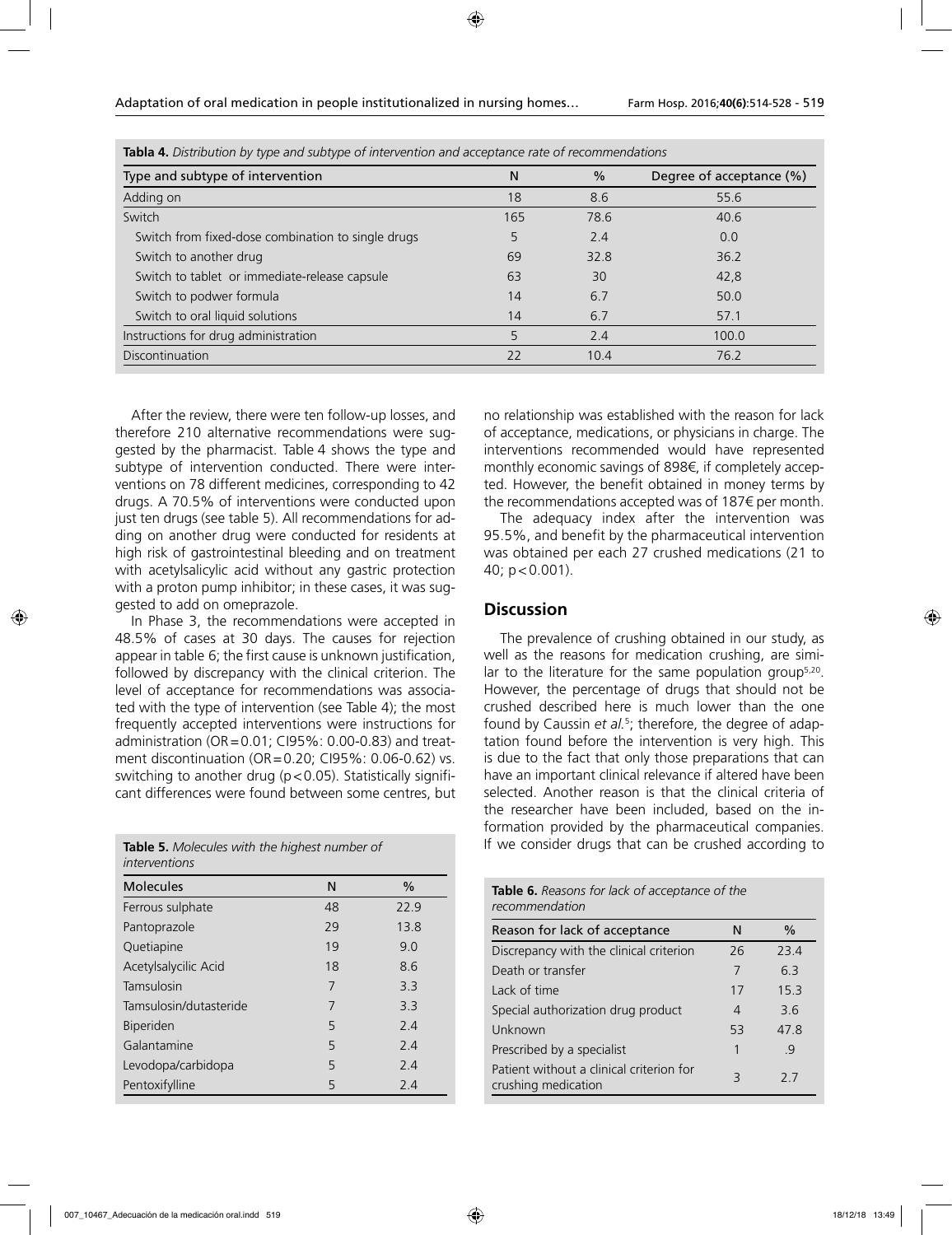their summary of product characteristics, the percentage would coincide with the one described in the French study by Caussin *et al.*<sup>5</sup> .

On the other hand, female gender and age have been associated with medication crushing, we cannot draw clear conclusions; in the first case, the reason for this association can be the higher percentage of women included in our sample, that can be explained because they have a longer life expectancy vs. men<sup>21</sup> and, in the case of age, the magnitude of the effect has low importance and clinical relevance, and outcomes could be influenced by other confounders, such as the clinical situation of residents. Regarding the administration shifts, it is very likely that the outcomes are due to the fact that the morning shift includes breakfast and lunch, where most of the medication is administered to residents in these centres. The afternoon shift includes the medication administered at tea-time and dinner; the drugs most frequently administered at this time are hypnotics, anxiolytics, statins, and acenocoumarol. These medications are usually smaller, and many of them are orodispersible. However, this result was not expected, because the status of the residents gets worse over the day, and this will generally have a negative impact on their swallowing reflex.

Our outcomes by type of intervention indicate there is an alternative for practically all medicines that cannot be crushed; only 2.4% of the total required instructions for administration. These data refer to an oral anticoagulant that could not be replaced, and three medications that were part of a clinical trial. Moreover, most medications present another pharmaceutical form with the same drug, or an equivalent therapeutic alternative from the same therapeutic group. It is surprising that the intervention switching prescription has been associated with a lower level of acceptance than treatment discontinuation. It is possible that the subsequent time of evaluation has not been adequate or that reminders must be sent to physicians in order to increase the percentage of acceptance in this group, because the reason for not following the recommendations in almost two-thirds of cases was lack of time or unknown.

Though the previous adequacy index was very high, and superior to the one assumed when calculating the sample size, the potency of the study allowed to establish a statistically significant relationship between the pharmacist intervention and an improvement in the adequacy index. One out of five residents reviewed benefited from the pharmacist intervention.

The objective of this study was to increase safety and not to reduce costs; however, there were modest economic savings with the interventions accepted. These savings included only the direct costs of medicines, because we have not found studies that assess the number of visits to emergency department, hospitalizations, or adverse reactions prevented through this type of intervention, and their associated cost. If these indirect costs were included, it can be assumed that the savings obtained would be much higher, not only in economic terms but also regarding an improvement in the management of resources and patient safety.

On the other hand, healthcare professionals had a positive assessment of the educational programme, which increased their knowledge on administration and drug manipulation. However, there was no assessment of its impact on the number of medication errors associated with the manipulation of pharmaceutical forms, though it has been described in literature that the development by a pharmacist of an educational programme on this matter and in the same setting will lead to a reduction in this type of errors $22$ .

The main limitation of this study is that no health outcomes were evaluated. The reason for this is that a long-term follow-up would be required for assessing the safety and efficacy parameters, with definition of all the subrogated variables of all treatments that are incorrectly crushed previously to initiating the study, and with the likely existence of many factors of confusion. We believe that it would be necessary to conduct other studies to evaluate the health outcomes associated with an incorrect manipulation of medicines by clinical condition.

Another limitation in our study is its quasi-experimental design without a control group. However, it was not considered ethical to deprive a group of residents of an optimization in their pharmacological treatment, particularly when this could have negative consequences on their health.

The outcomes obtained in this study lead to the conclusion that the incorporation of a pharmacist to nursing homes rovides added value, increasing the safety and effectiveness of pharmacological treatments.

## **Conflict of interests**

No conflict of interests.

## **Bibliography**

- 1. Ekberg O, Hamdy S, Woisard V, Wuttge-Hannig A, Ortega P. Social and psychological burden of dysphagia: its impact on diagnosis and treatment. Dysphagia. 2002;17(2):139–46.
- 2. Clavé P, Arreola V, Velasco M, Quer M, Castellví JM, Almirall J, *et al.* Diagnóstico y tratamiento de la disfagia orofaríngea funcional. Aspectos de interés para el cirujano digestivo. Cir Esp. 2007 Aug;82(2):62–76.
- 3. Lin L-C, Wu S-C, Chen HS, Wang T-G, Chen M-Y. Prevalence of impaired swallowing in institutionalized older people in taiwan. J Am Geriatr Soc. 2002 Jun;50(6):1118–23.
- 4. Ferrero López M, García Gollarte J, Botella Trelis J, Juan Vidal O. Detección de disfagia en mayores institucionalizados. Rev Esp Geriatría Gerontol. 2012;47(4):143–7.
- 5. Caussin M, Mourier W, Philippe S, Capet C, Adam M, Reynero N, *et al.* L'écrasement des médicaments en geriatrie: une pratique<<artisanale>>avec de fréquentes erreurs qui nécessitait des recommandations. Rev Médecine Interne Fondée Par Société Natl Francaise Médecine Interne. 2012 Oct;33(10):546–51.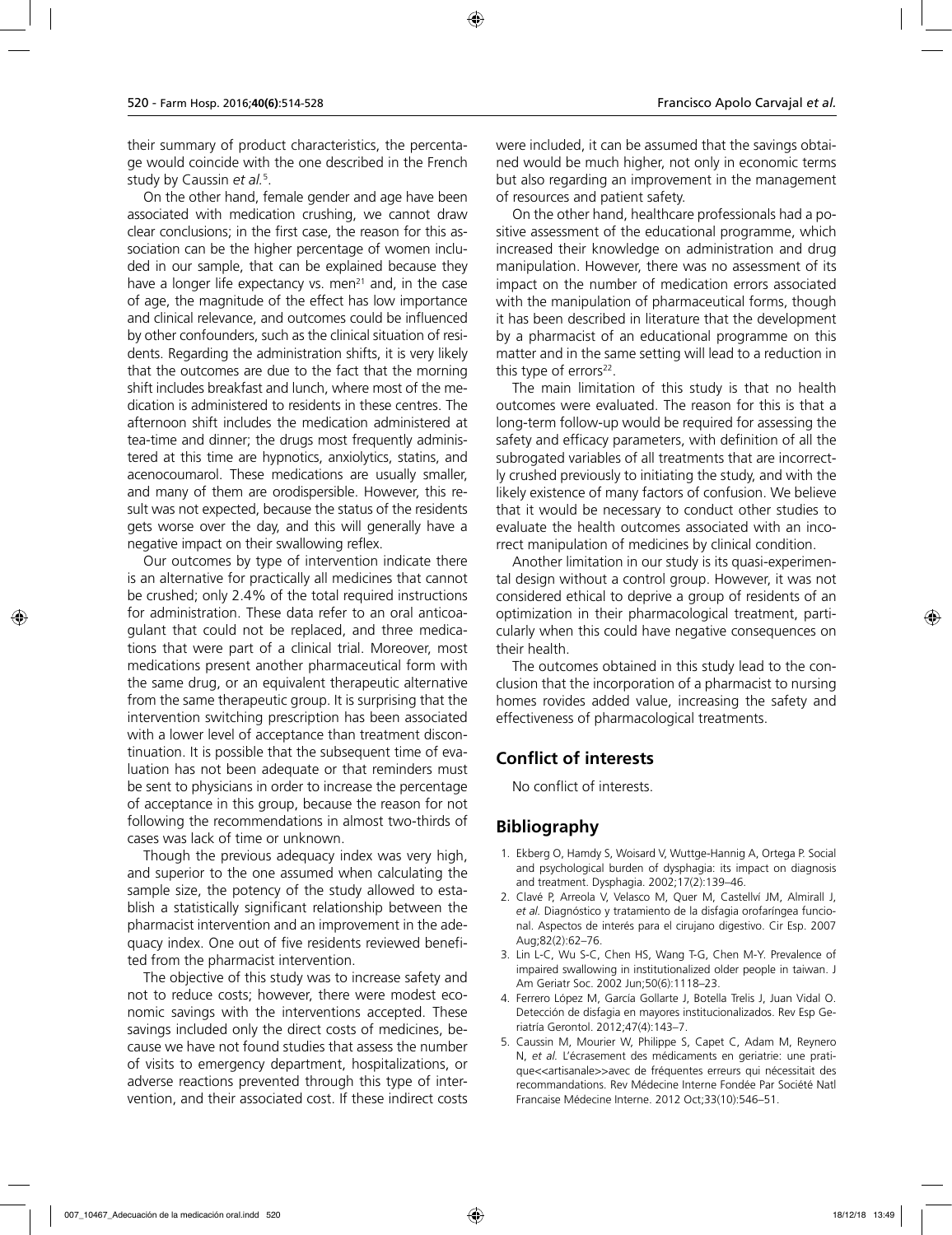- 6. Ecraser un comprimé ou ouvrir une gélule: beaucoup d´incertitudes, quelques dangers avérés. Rev Prescrire. 2014;34(366): 267–73.
- 7. Estudio EARCAS: Eventos Adversos en Residencias y Centros Asistenciales Sociosanitarios [Internet]. Madrid: Ministerio de Sanidad, de Sanidad, Política Social e Igualdad; 2011. Available from: http://www.msssi.gob.es/organizacion/sns/planCalidadSNS/docs/ EARCAS.pdf
- 8. Madrid (Comunidad Autónoma), Dirección General de Farmacia y Productos Sanitarios. Guía farmacogeriátrica. Madrid: Dirección General de Farmacia y Productos Sanitarios; 2004.
- 9. Hernández Martín J, Correa Ballester M, Vial Escolano R, Forcano García M, Gómez Navarro R, González García P. Adaptación de la guía farmacoterapéutica de un hospital sociosanitario a pacientes con disfagia. Farm Hosp. 2013;37(3):198–208.
- 10. Damián J, Valderrama-Gama E, Rodríguez-Artalejo F, Martín-Moreno JM. Estado de salud y capacidad funcional de la población que vive en residencias de mayores en Madrid. Gac Sanit. 2004;18(4):268–274.
- 11. García Aparicio J, Herrero Herrero JI, Moreno Gómez AM, Martínez Sotelo J, González del Valle E, Fernández de la Fuente MA. Pilotaje de un protocolo para la adecuación de la forma farmacéutica de la medicación oral al grado de disfagia, de los pacientes ingresados en un servicio de medicina interna. Nutr Hosp. 2011 Oct;26(5):933–9.
- 12. Khan A, Carmona R, Traube M. Dysphagia in the elderly. Clin Geriatr Med. 2014 Feb;30(1):43–53.
- 13. Aguilar Salmeron R. Administración de medicamentos a personas con dificultades para tragar [Internet]. Cedimcat; [cited 2014 Dec 12]. Available from: http://www.cedimcat.info/index.php?lang=ca
- 14. Barber ND, Alldred DP, Raynor DK, Dickinson R, Garfield S, Jesson B, *et al.* Care Homes' Use of Medicines Study: prevalence, causes and potential harm of medication errors in care homes for older people. Qual Saf Health Care. 2009 Oct;18(5):341–6.
- 15. Royal Pharmaceutical Society. Pharmaceutical Issues when Crushing, Openening or Splitting Oral Dosage Forms. [Internet]. 2011 [cited 2014

### **Aportación a la literatura**

La disfagia en el anciano puede deberse a variedad de alteraciones, tanto estructurales como funcionales. Su fisiopatología está determinada por varios factores, entre ellos el propio envejecimiento. La prevalencia de disfagia varía mucho según el ámbito donde se realiza el estudio. Ekberg et al. encontró una prevalencia que oscilaba entre 3 y 50% en la población europea<sup>1</sup>. En personas mayores institucionalizadas afecta entre el 56% y el 78% en función de la severidad considerada<sup>2</sup>. En este mismo entorno otros estudios demuestran una prevalencia de disfagia entre el 50 y el 60%3,4. En estudios realizados en otros países se ha constatado que muchos medicamentos se manipulan de forma errónea pudiendo dar lugar a problemas de toxicidad y de falta de efectividad<sup>5,6</sup>. En España se han notificado casos de muerte consecuencia de la alteración en la biodisponibilidad al triturar formas farmacéuticas de liberación prolongada. Por ello, es necesario detectar estos errores de medicación y proponer alternativas que puedan ser administradas en estos pacientes de forma segura. Hasta nuestro conocimiento, no existen estudios en residencias de mayores que evalúen el papel del farmacéutico en este campo.

May 3]. Available from: http://www.medicinesmanagementstoke. nhs.uk/documents/RPS\_Pharmaceutical\_Issues\_when\_Crushing\_ Opening\_Splitting\_sdosageforms\_june\_2011.pdf

- 16. Arenaza Peña A, Arias Fernández L, Benítez Giménez M, Bilbao Gómez-Martino C, Borrego Hernando MI, Fernández Ruiz-Morón A. Guía de administración de medicamentos por sondas de alimentación enteral [Internet]. Madrid: Hospital Clínico San Carlos; 2012 [cited 2014 Dec 12]. Available from: http://www.madrid. org/cs/Satellite?blobcol=urldata&blobheader=application/pdf&blobheadername1=Content-disposition&blobheadername2= cadena&blobheadervalue1=filename%3DGuia+de+administraci %C3%B3n+de+medicamentos+por+sondas+de+alimentaci% C3%B3n+enteral.pdf&blobheadervalue2=language%3Des% 26site%3DHospitalClinicoSanCarlos&blobkey=id&blobtable= MungoBlobs&blobwhere=1352812967550&ssbinary=true
- 17. Stockport Clinical Commisioning Group. Medication administration in patients with swallowing difficulties or dysphagia [Internet]. [cited 2014 Dec 12]. Available from: http://stockportccg.org/ wp-content/uploads/2012/01/34838\_Med\_Admin\_Dysphagia.pdf
- 18. Silvoso GR, Ivey KJ, Butt JH, Lockard OO, Holt SD, Sisk C, *et al.* Incidence of gastric lesions in patients with rheumatic disease on chronic aspirin therapy. Ann Intern Med. 1979 Oct;91(4):517–20.
- 19. Alldred DP, Standage C, Fletcher O, Savage I, Carpenter J, Barber N, *et al.* The influence of formulation and medicine delivery system on medication administration errors in care homes for older people. BMJ Qual Saf. 2011 May;20(5):397–401.
- 20. Paradiso L, Roughead E, Gilbert A, Cosh D, Nation R, Barnes L, *et al.* Crushing or altering medications: what's happening in residential aged-care facilities? Australas J Ageing. 2002;21:123–7.
- 21. Instituto Nacional de Estadística. Esperanza de vida [Internet]. 2015 [cited 2015 Sep 30]. Available from: file:///C:/Users/Mar% C3%ADa/Downloads/4\_1\_Esperanza\_de\_vid.pdf
- 22. Verrue CL, Mehuys E, Somers A, Van Maele G, Remon JP, Petrovic M. Medication administration in nursing homes: pharmacists' contribution to error prevention. J Am Med Dir Assoc. 2010 May;11(4):275–83.

Se ha evidenciado que la prevalencia de trituración de medicamentos en residencias de mayores en España es elevada y que la trituración incorrecta es frecuente<sup>7</sup>. Muchos profesionales sanitarios no conocen las consecuencias de la trituración. Nuestro estudio demuestra que para la mayoría de los medicamentos existen alternativas farmacológicas que pueden ser administradas sin manipulación previa en este tipo de pacientes y que el farmacéutico tiene una labor fundamental en la formación de los profesionales y en la adaptación de las formas farmacéuticas.

#### **Introducción**

La disfagia o dificultad de la deglución es un término que indica la existencia de una sensación subjetiva de dificultad al paso del bolo alimenticio durante la deglución<sup>8</sup>. Este término puede comprender un amplio espectro de sensaciones que oscilan desde la existencia de problemas para iniciar la deglución hasta la sensación de que el alimento ha quedado detenido en el esófago. Es un problema de salud frecuente en la población anciana institucionalizada como consecuencia de los cambios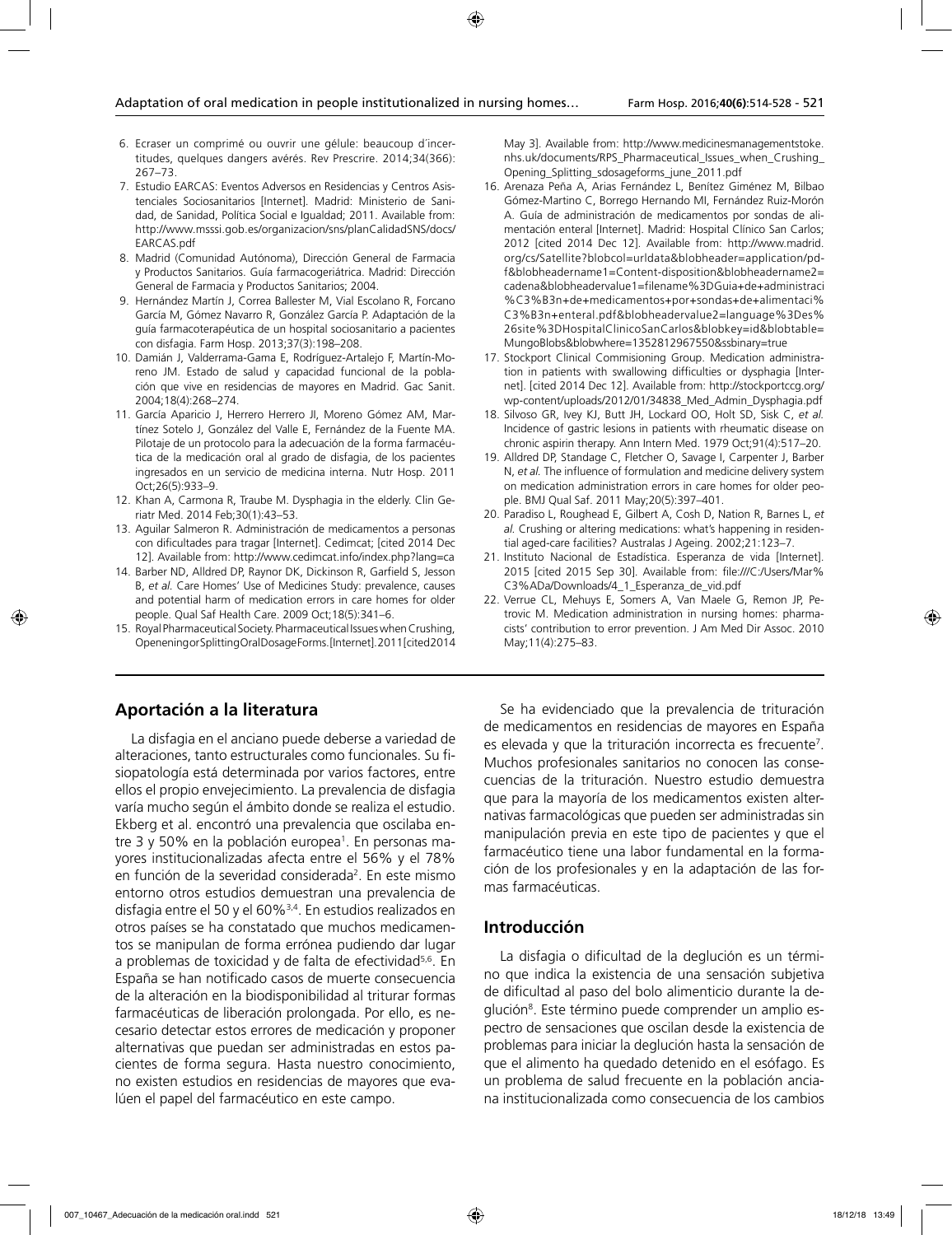fisiológicos y patológicos (especialmente enfermedades neurológicas y degenerativas) asociados al proceso de envejecimiento. La prevalencia de disfagia en este grupo de población se estima que varía entre el 56 y 78%<sup>4,9-12</sup>. Además, en algunos casos estos problemas en la deglución provocan la colocación de sondas para la administración de la alimentación.

Los ancianos institucionalizados en centros sociosanitarios con trastornos de deglución refieren dificultades en la ingesta de cápsulas y comprimidos<sup>13</sup>, lo que puede dar lugar a errores de medicación por falta de adherencia o manipulación errónea de las formas farmacéuticas<sup>14</sup>.

En esta situación, los profesionales sanitarios se ven obligados a emplear técnicas de manipulación de formas farmacéuticas como triturado de comprimidos o vaciado de cápsulas para facilitar la administración. El desconocimiento del profesional sanitario de las consecuencias que supone la alteración de la integridad de la forma farmacéutica en la efectividad y seguridad del medicamento6,15, así como la inexistencia de protocolos específicos que indiquen cómo llevar a cabo esta técnica, hace que se incremente el riesgo de iatrogenia y de errores de medicación. Un estudio publicado en 2012, puso de manifiesto que en el 32% de los residentes institucionalizados en unidades de geriatría, se llevaban a cabo estas prácticas, siendo las causas más frecuentes para la trituración las alteraciones en la deglución y de la conducta, y que en el 42% de los medicamentos analizados no estaba permitido llevarlas a cabo<sup>5</sup>.

La práctica de la trituración de comprimidos puesta de manifiesto en el ámbito hospitalario también puede reproducirse en el ámbito de atención primaria, y especialmente en el caso de las residencias de mayores.

El objetivo principal de este estudio es evaluar la intervención del farmacéutico en la adecuación de formas farmacéuticas en ancianos institucionalizados en residencias de mayores a los que se les tritura medicación y cuya alteración pueda tener relevancia clínica. Los objetivos secundarios son estimar la prevalencia de la práctica de trituración de formas farmacéuticas sólidas en personas institucionalizadas, evaluar la influencia de la edad y del turno de administración en la prevalencia de trituración e identificar los medicamentos que más frecuentemente se trituran con consecuencias potencialmente negativas.

## **Métodos**

Estudio cuasiexperimental, multicéntrico, transversal y prospectivo de diseño antes-después en diez residencias de mayores que cuentan con un farmacéutico en el equipo multidisciplinar. De forma paralela se realizó un estudio observacional transversal de prevalencia de la práctica de trituración en estos centros.

Se incluyeron todos los pacientes institucionalizados a los que se les preparaba la medicación en sistemas personalizados de dosificación y se les trituraba al menos un medicamento en alguno de los turnos, quedando excluidos aquellos residentes que se autoadministraban la medicación. Se consideraron pérdidas de seguimiento aquellos residentes que fallecieron o fueron trasladados a otros centros en el transcurso del estudio.

La duración del estudio fue de cinco meses, de mayo a septiembre de 2015. El protocolo de este estudio fue revisado y aprobado por el Comité Ético de Investigación Clínica regional.

El desarrollo de este trabajo se realizó en tres fases:

#### **Fase 1. Pre-intervención**

Se identificó a los residentes a los que habitualmente se trituraba la medicación mediante entrevista personal con los profesionales sanitarios que se encargaban de la administración de medicamentos, tanto en el turno de mañana como en el de tarde.

A continuación el farmacéutico realizó una revisión del tratamiento de estos residentes comprobando para cada medicamento si era adecuada su trituración consultando la ficha técnica y dos guías de administración de medicamentos<sup>16,17</sup>. Ante la falta de información y/o discrepancia entre fuentes bibliográficas se solicitó información al laboratorio farmacéutico fabricante. Ante la falta de estudios de estabilidad, se consideró correcto, a criterio del investigador, el triturado de comprimidos recubiertos cuyo fin sea enmascarar sabor u olor desagradables, proteger de la luz o de la humedad o comprimidos masticables. La formulación de los comprimidos bucodispersables y efervescentes permite su administración en personas con problemas de deglución. En el caso de que alguien triturase estas formas farmacéuticas por desconocimiento se consideró sin relevancia clínica. Respecto a las cápsulas, se consideró correcta la apertura de cápsulas con contenido en polvo o pellets con bibliografía que avalase que se pueden abrir, vaciar y dispersar en agua, aunque su principio activo tenga sabor u olor desagradable. Durante la recogida de los datos se consideró incorrecta la trituración de ácido acetilsalicílico, a pesar de que en la ficha técnica figura como triturable ya que es gastrolesivo, siendo el riesgo de úlcera de AAS con cubierta entérica del 6% frente al 23% en otras formulaciones que carecen de ella<sup>18</sup>. Se recogieron datos demográficos (edad y sexo) y el motivo por el cual se trituraba la medicación. En cuanto al tratamiento se registraron los siguientes datos:

− Número total de líneas de prescripción, incluyendo medicamentos (pudiendo haber varias líneas con el mismo principio activo), oxígeno, dietoterápicos, espesantes y productos sanitarios. Se contabilizaron tratamientos crónicos y agudos.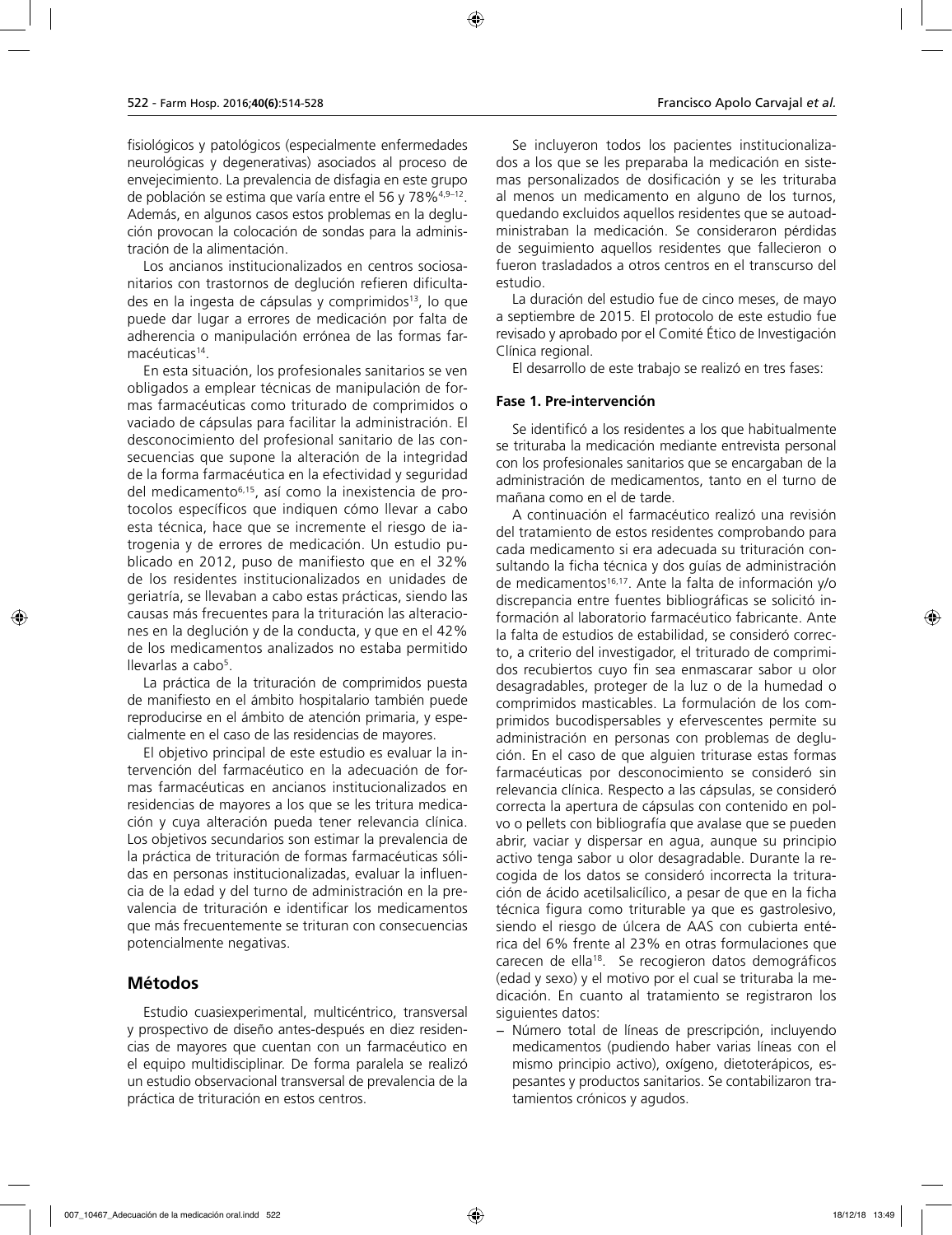- − Número de cápsulas y comprimidos susceptibles de ser modificadas.
- − Número de comprimidos triturables y cápsulas que se podían abrir según la ficha técnica.
- − Numero de comprimidos triturables y cápsulas que se podían abrir según la bibliografía.
- − Numero de comprimidos triturables y cápsulas que se podían abrir según criterio clínico del investigador.
- − Número de comprimidos definidos como no triturables y cápsulas que no se podían abrir.
- − Razón por la que no se podían triturar (liberación prolongada, gastrorresistente, cápsula blanda, medicamento de ensayo clínico, teratógeno o citotóxico).

A continuación se calculó la prevalencia de la práctica de trituración, definida como la razón entre el número de residentes a los que se le trituraba la medicación y el número total de residentes incluidos en el estudio. También se calculó el índice de adecuación definido como el porcentaje de medicamentos triturados de forma correcta entre el número de medicamentos susceptibles de ser triturados.

#### **Fase 2. Intervención**

En esta fase se realizaron dos tipos de intervención.

En primer lugar, se diseñó y acreditó un curso sobre uso racional de los medicamentos en las residencias de mayores de cuatro horas de duración. En éste, se dieron recomendaciones para fortalecer estrategias de seguridad en las diferentes etapas del medicamento en los centros. El apartado de administración correspondía a la mitad del contenido del curso y en él se explicaba cómo se tienen que administrar las formas farmacéuticas incluyendo un subapartado dedicado específicamente a la trituración de medicamentos, con especial énfasis en los tipos de comprimidos que no se pueden triturar y en las normas de manipulación. En segundo lugar, todas las incidencias detectadas en la administración, así como la alternativa farmacológica o recomendación fueron comunicadas al facultativo prescriptor mediante notificación escrita y oral. No se contemplaron alternativas de aquellos medicamentos que se podían triturar puesto que el cambio a otras formas farmacéuticas puede dar lugar a más errores de medicación en las residencias<sup>19</sup>.

En esta fase se registró el número de sesiones impartidas, número de asistentes, conocimientos adquiridos y grado de satisfacción respecto a la formación y el número y el tipo de intervenciones propuestas (cambio de fármaco, adición de otro medicamento, suspensión o normas de manipulación). La adición de otro medicamento se contempló para los casos en los que no existía alternativa y se podían paliar las consecuencias de la trituración añadiendo otro medicamento. En el subtipo se especificó cuál era el cambio: a qué forma farmacéutica, cambio de principio activo o cambio a los principios activos por separado.

#### **Fase 3. Post-intervención**

En esta fase se valoró el efecto de las acciones llevadas a cabo por el farmacéutico.

Para ello se evaluó la aceptación de la intervención del farmacéutico sobre la prescripción en los 30 días siguientes a comunicar la intervención. Se registró el número de intervenciones aceptadas y de aquéllas no aceptadas se registró el motivo por el que no lo fueron (tratamiento próximo a finalizar, medicamento con visado de inspección, residente sin criterio médico para triturar medicamentos, prescripción por especialista, discrepancia con criterio médico, falta de tiempo y no conocido).

Además, se evaluó si el grado de aceptación estaba relacionado con alguna de las variables recogidas (centro, médico, medicamento y tipo de intervención) y se calculó el impacto económico mensual derivado de las mismas. Este impacto se obtuvo en base a los precios de los medicamentos a PVP IVA que figuran en el nomenclátor de febrero de 2015. Se determinó finalmente el índice de adecuación post-intervención y se comparó con el valor antes de la intervención para evaluar el objetivo principal.

#### **Análisis estadístico**

El tamaño muestral calculado para encontrar diferencias estadísticamente significativas con una potencia del 80% fue de 202 residentes, suponiendo un aumento del índice de adecuación del 80% al 90%.

Se llevó a cabo un análisis estadístico de los datos recogidos, evaluando la asociación entre variables mediante el test de  $\chi^2$  para variables cualitativas, utilizando la corrección de Bonferroni en la comparación de múltiples proporciones y las pruebas t de Student (paramétrica) o U de Mann-Whitney (no paramétrica) para variables cuantitativas. Para el cálculo de la diferencia de proporciones para muestras apareadas se utilizó la prueba de McNemar. Se empleó el programa de análisis estadístico IBM® SPSS® Statistics 22.0.

#### **Resultados**

Se identificaron 1875 residentes (rango de edad: 56 a 107 años) a los que se les preparaba la medicación en sistemas personalizados de dosificación, de los cuales a 618 (33,0%) se les trituraba habitualmente la medicación oral, siendo más frecuente en el subgrupo de mujeres (ver tabla 1) y en los de mayor edad  $(p=0,012)$ . También se observó que se trituraba más en el turno de mañana que en el de tarde (p<0,05). La razón principal para triturar la medicación fue la falta de colaboración del residente debido a deterioro cognitivo, seguido de dificultad en la deglución (ver tabla 2).

El curso de formación se impartió en 41 ocasiones en diferentes horarios que abarcaban todos los turnos de trabajo. El número de asistentes fue de 436 profe-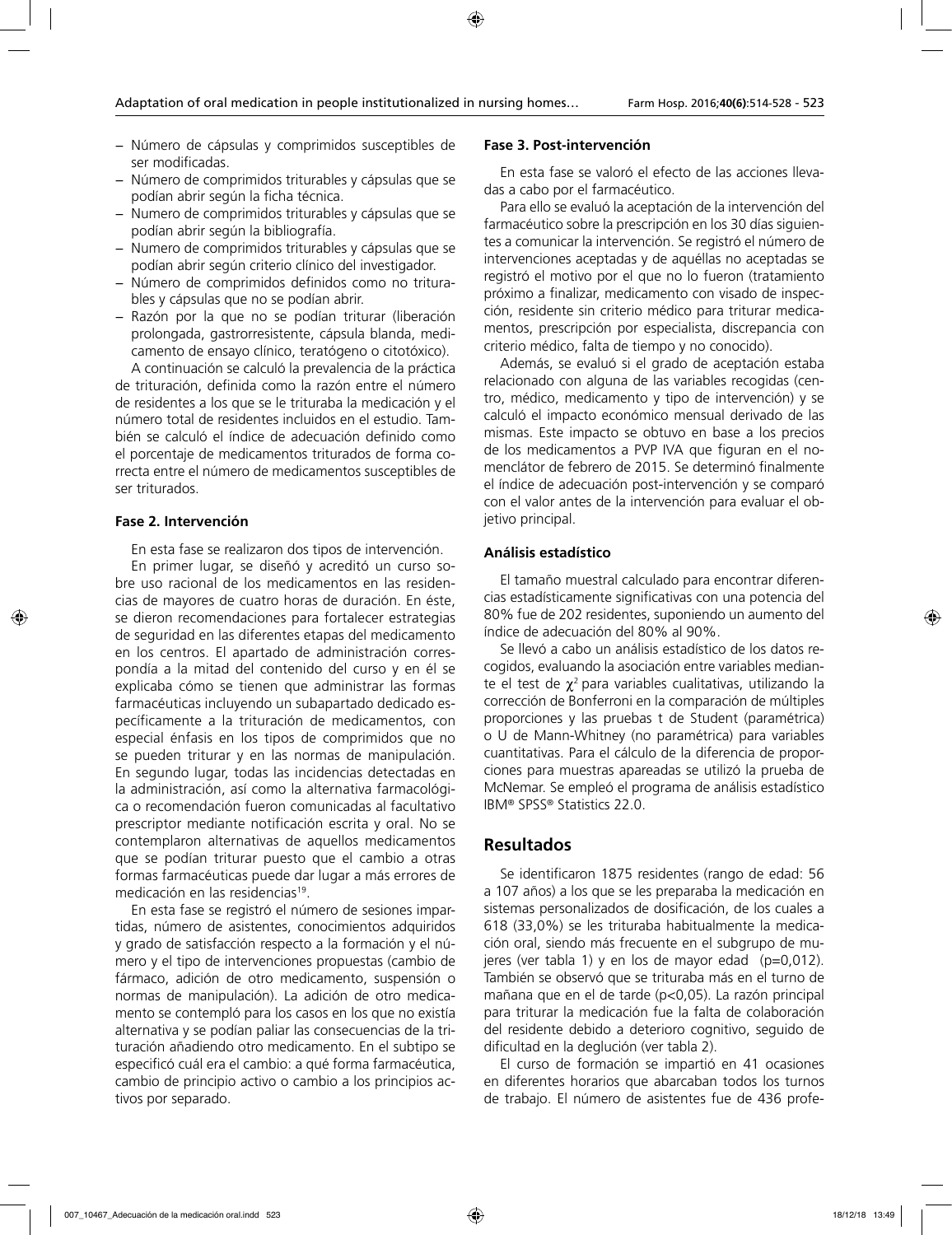| Tabla 1. Datos demográficos de los residentes |                         |                  |                  |           |  |
|-----------------------------------------------|-------------------------|------------------|------------------|-----------|--|
| Datos demográficos                            | <b>Total residentes</b> | Trituración      | No trituración   |           |  |
| $\mathsf{N}$                                  | 1875                    | 618              | 1257             |           |  |
| Edad (años)                                   | $85,69 \pm 7,8$         | $86,35 \pm 7,75$ | $85,33 \pm 7,81$ |           |  |
| Sexo (%)                                      |                         |                  |                  |           |  |
| Mujer                                         | 71.90%                  | 38.30%           | 61,70%           |           |  |
| Varón                                         | 28,10%                  | 28,80%           | 71,20%           | p < 0,001 |  |

sionales sanitarios. Se observó un aumento significativo de los conocimientos relacionados con la seguridad en la trituración de medicamentos, pasando del 9,8% en el cuestionario previo al 85,2% en el cuestionario post (OR=53,17; IC95%: 32,46-87,55). La satisfacción de los profesionales sanitarios fue suficientemente o totalmente satisfactoria en el 97,94% de los casos.

De los 618 residentes incluidos en la fase 2, sólo se revisó el tratamiento de 579 debido a pérdidas de seguimiento por éxitus o traslado. En total se revisaron 4682 líneas de prescripción (media: 8,1 líneas de prescripción/ residente). Un total de 3031 (64,7%) correspondían a medicamentos susceptibles de ser triturados o alterables (media: 5,2 medicamentos/residente). De éstos, 1752 (57,8%) podían manipularse según la ficha técnica, aumentando a 2643 (87,2%) tras la revisión por parte del farmacéutico de la bibliografía disponible (ver tabla 3).Tras consultar con el laboratorio en relación a discrepancias y falta de información y posterior valoración clínica por parte del farmacéutico, el 7,3% (n=220) no podían ser triturados, siendo por tanto el índice de adecuación pre-intervención del 92,7%. Los motivos principales por los cuales no podía triturarse el comprimido o manipular la forma farmacéutica fueron: tratarse de un medicamento de liberación prolongada (62,8%) y tener una cubierta gastrorresistente (31,4%) cuya manipulación afectaba a la seguridad o a la efectividad.

Tras la revisión hubo diez pérdidas de seguimiento por lo que se llevaron a cabo 210 propuestas alternativas por parte del farmacéutico. El tipo y subtipo de intervención realizada se recoge en la tabla 4. Se realizaron intervenciones sobre 78 medicamentos diferentes que

| <b>Tabla 2.</b> Motivos de trituración                    |     |      |
|-----------------------------------------------------------|-----|------|
| Motivo de trituración                                     | N   | $\%$ |
| Dificultad para la deglución                              | 187 | 32,4 |
| No colabora (no asociado a<br>deterioro cognitivo)        | 43  | 7,4  |
| No conocido                                               | 17  | 2,9  |
| Sonda                                                     | 22  | 3,8  |
| Trastorno de conducta<br>(asociado a deterioro cognitivo) | 310 | 53,5 |

correspondían a 42 principios activos. El 70,5% de las intervenciones se llevaron a cabo sobre únicamente diez principios activos (ver tabla 5). Todas las propuestas de adición de otro medicamento se realizaron en residentes con alto riesgo de sangrado gastrointestinal y en tratamiento con ácido acetilsalicílico sin gastroprotección con un inhibidor de la bomba de protones, a los que se les propuso añadir omeprazol.

En la fase 3, a los 30 días habían aceptado las propuestas en un 48,5% de los casos. Las causas de rechazo se muestran en la tabla 6, siendo la primera causa sin justificación conocida seguida de la discrepancia con el criterio médico. El grado de aceptación de la propuesta se vio asociado al tipo de intervención (ver tabla 4), siendo más frecuentemente aceptadas las intervenciones relativas a normas de manipulación (OR=0,01; IC95%: 0,00-0,83) y a suspensión del tratamiento (OR=0,20; IC95%: 0,06-0,62) frente a las de cambio (p<0,05). Se encontraron diferencias estadísticamente significativas entre algunos centros, pero no se estableció relación con el motivo de no aceptación, los medicamentos o los facultativos responsables. Las intervenciones propuestas hubiesen supuesto un ahorro económico de 898€ mensuales si hubiesen sido aceptadas en su totalidad. Sin embargo, el beneficio obtenido en términos monetarios con las propuestas aceptadas fue de 187€ mensuales.

El índice de adecuación tras la intervención fue del 95,5%, obteniéndose un beneficio de la intervención farmacéutica por cada 27 medicamentos susceptibles de trituración revisados (21 a 40; p<0,001).

## **Discusión**

La prevalencia de trituración obtenida en nuestro estudio, así como los motivos por los que se tritura la medicación concuerda con la descrita en la literatura en el mismo grupo de población 5,20. Sin embargo, el porcentaje de fármacos que no podían triturarse descrito aquí es muy inferior al encontrado por Caussin et al.5 ; por ello el grado de adecuación antes de la intervención encontrado es muy alto. Esto es debido a que únicamente se han seleccionado aquellos medicamentos cuya alteración pueda tener una relevancia clínica importante. Otra de las razones es que se ha incluido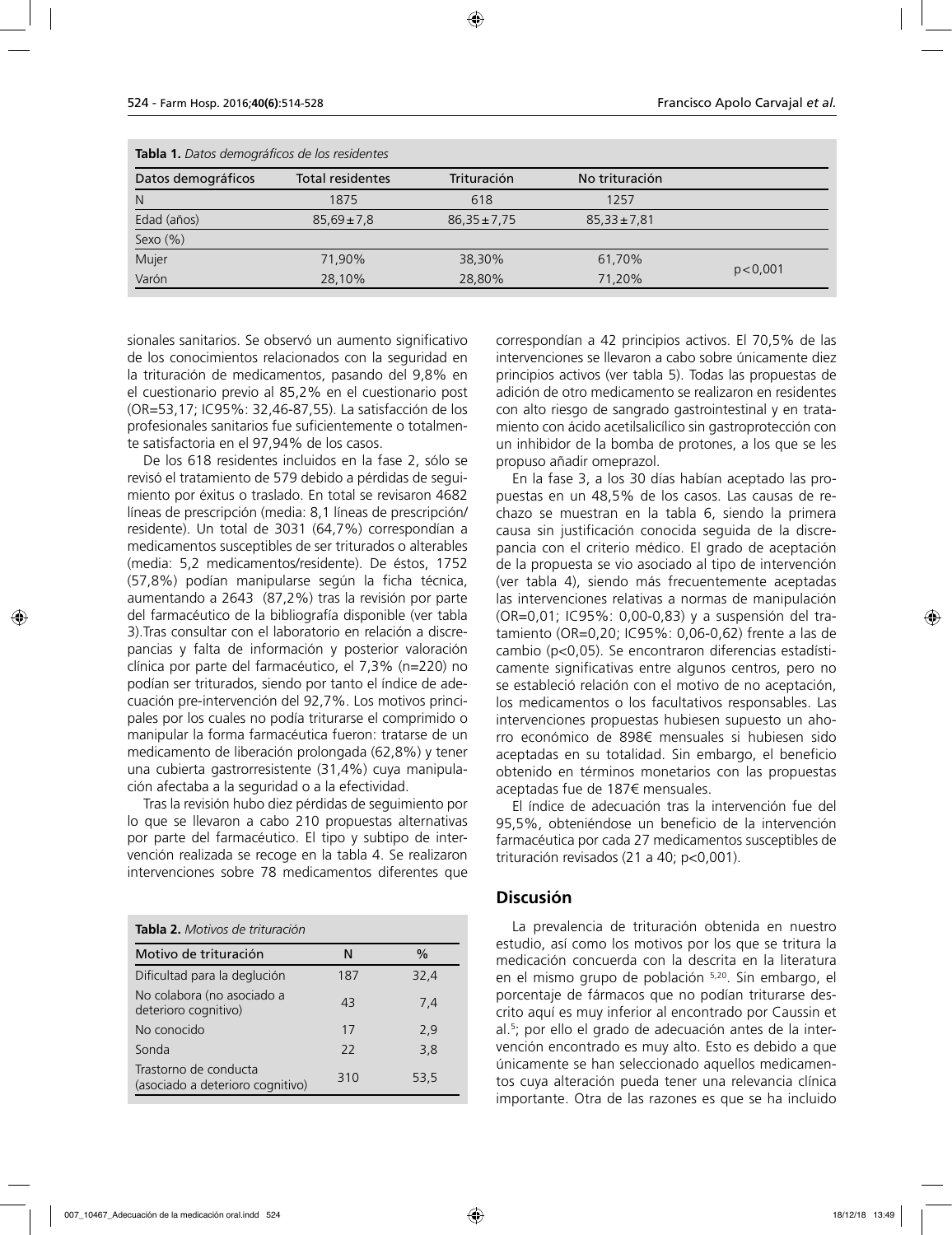**Tabla 3.** *Principios activos y formas farmacéuticas consideradas como triturables*

| Acenocumarol comprimidos                    | Levetiracetam comprimidos                 |
|---------------------------------------------|-------------------------------------------|
| Ácido fólico comprimidos                    | Levodopa/Carbidopa comprimidos            |
| Ácido fólico/glucoheptonato hierro*         | Levodopa/carbidopa/entacapona comprimidos |
| Ácido fólico/vitamina B12 comprimidos*      | Levofloxacino comprimidos                 |
| Ácido ursodesoxicólico cápsulas             | Levotiroxina comprimidos                  |
| Agomelatina comprimidos                     | Lisinopril comprimidos                    |
| Aliskireno comprimidos*                     | Lorazepam comprimidos                     |
| Alopurinol comprimidos                      | Lormetazepam comprimidos                  |
| Amilorida/hidroclorotiazida comprimidos     | Losartan comprimidos                      |
| Amiodarona comprimidos                      | Losartan/hidroclorotiazida comprimidos    |
| Amlodipino comprimidos                      | Lovastatina comprimidos                   |
| Aripiprazol comprimidos                     | Manidipino comprimidos                    |
| Atenolol comprimidos                        | Memantina comprimidos                     |
| Atorvastatina comprimidos                   | Metamizol cápsulas                        |
| Baclofeno comprimidos                       | Metformina comprimidos                    |
| <b>Bisoprolol comprimidos</b>               | Metildigoxina comprimidos                 |
| Bromazepam cápsulas                         | Midazolam comprimidos                     |
| Calcio / vitamina D comprimidos masticables | Mirtazapina comprimidos                   |
| Carbamazepina comprimidos                   | Modafinilo comprimidos                    |
| Carvedilol comprimidos                      | Olanzapina comprimidos                    |
| Cefditoreno comprimidos                     | Olmesartan comprimidos                    |
| Celecoxib cápsulas                          | Olmesartan/hidroclorotiazida comprimidos  |
| Cetirizina comprimidos                      | Omeprazol cápsulas                        |
| Ciproterona comprimidos                     | Otilonio grageas                          |
| Citalopram comprimidos                      | Paracetamol comprimidos                   |
| Clonazepam comprimidos                      | Paroxetina comprimidos                    |
| Clopidogrel comprimidos                     | Perindopril comprimidos                   |
| Clorazepato dipotásico cápsulas             | Pitavastatina comprimidos*                |
| Digoxina comprimidos                        | Pravastatina comprimidos                  |
| Diltiazem comprimidos                       | Prednisona comprimidos                    |
| Diltiazem cápsulas                          | Pregabalina cápsulas                      |
| Domperidona comprimidos                     | Quetiapina comprimidos                    |
| Donepezilo comprimidos                      | Ramipril comprimidos                      |
| Duloxetina cápsulas                         | Ranitidina comprimidos                    |
| Enalapril comprimidos                       | Repaglinida comprimidos                   |
| Etoricoxib comprimidos*                     | Risedronato comprimidos                   |
| Escitalorpam comprimidos                    | Risperidona comprimidos                   |
| Escopolamina comprimidos                    | Rivastigmina cápsulas                     |
| Espironolactona comprimidos                 | Sertralina comprimidos                    |
| Ezetimiba/simvastatina comprimidos*         | Simvastatina comprimidos                  |
| Fenitoína comprimidos                       | Sulpirida cápsulas                        |
| Fenobarbital comprimidos                    | Tamsulosina cápsulas                      |
| Fenofibrato cápsulas                        | Terazosina comprimidos                    |
| Ferroglicina sulfato cápsulas               | Tetrabenazina comprimidos                 |
| Fluoxetina cápsulas                         | Tiamazol comprimidos                      |
| Fosfomicina cápsulas                        | Tiaprida comprimidos                      |
| Furosemida comprimidos                      | Torasemida comprimidos                    |
| Gabapentina cápsulas                        | Tramadol cápsulas                         |
| Galantamina cápsulas*                       | Trazodona comprimidos                     |
| Glimepirida comprimidos                     | Venlafaxina cápsulas                      |
| Hidroclorotiazida comprimidos               | Vildagliptina comprimidos*                |
| Hidrocortisona comprimidos                  | Vildagliptina/metforima comprimidos*      |
| Indapamida comprimidos                      | Vitamina B comprimidos                    |
| Irbesartan comprimidos                      | Zolpidem comprimidos                      |
| Irbesartan/hidroclorotiazida comprimidos    | Zonisamida cápsulas                       |
| Lamotrigina comprimidos                     |                                           |
|                                             |                                           |

\* Principios activos sin datos en la ficha técnica ni en la bibliografía considerados triturables según criterio clínico del investigador tras contactar con el laboratorio fabricante.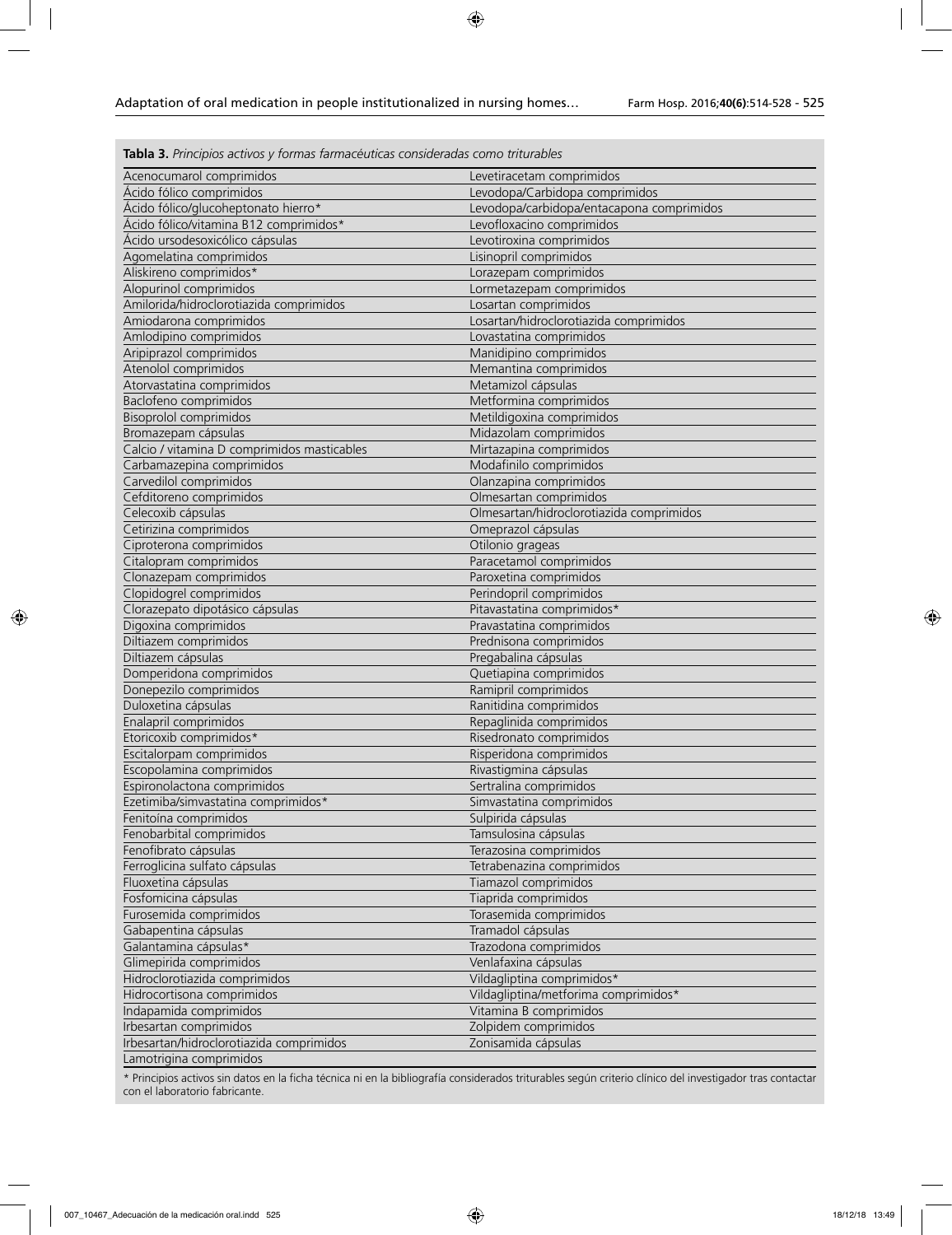| Tipo y subtipo de intervención                        | Ν   | $\frac{0}{0}$ | Grado de aceptación (%) |
|-------------------------------------------------------|-----|---------------|-------------------------|
| Adición                                               | 18  | 8,6           | 55,6                    |
| Cambio                                                | 165 | 78,6          | 40,6                    |
| Cambio asociación por principios activos por separado | 5   | 2,4           | 0,0                     |
| Cambio de principio activo                            | 69  | 32,9          | 36,2                    |
| Cambio a comprimido/cápsula liberación inmediata      | 63  | 30,0          | 42,8                    |
| Cambio a sobre                                        | 14  | 6,7           | 50.0                    |
| Cambio a solución/suspensión/ampolla bebibles         | 14  | 6,7           | 57,1                    |
| Normas de manipulación                                | 5   | 2,4           | 100,0                   |
| Suspensión                                            | 22  | 10,4          | 76,2                    |

**Tabla 4.** *Distribución por tipo y subtipo de intervención y porcentaje de aceptación de las propuestas*

el criterio clínico del investigador basado en la información proporcionada por los laboratorios. Si tuviésemos en cuenta solamente los que se pueden triturar según la ficha técnica, el porcentaje concuerda con el descrito en el estudio francés<sup>5</sup>.

Por otra parte, aunque se han visto asociados el sexo femenino y la edad con la trituración de los medicamentos, no se pueden sacar conclusiones claras; en el primer caso esta asociación puede ser debida al mayor porcentaje de mujeres presentes en nuestra muestra que puede ser explicado porque éstas tienen mayor esperanza de vida que los hombres<sup>21</sup> y, en el caso de la edad, la magnitud del efecto es baja y la relevancia clínica escasa, pudiendo estar influenciados los resultados por otros factores de confusión como la situación clínica de los residentes. En cuanto al turno de administración, es muy probable que el resultado se deba a que el horario de mañana incluye el desayuno y la comida que es cuando se concentra la administración de la mayor parte de la medicación de los residentes en los centros. En el turno de tarde se administra la medicación de la merienda y la cena siendo los medicamentos más frecuentemente prescritos en estos horarios los

**Tabla 5.** *Principios activos sobre los que más intervenciones se realizaron*

| Principios activos      | N  | $\%$ |
|-------------------------|----|------|
| Ferroso sulfato         | 48 | 22,9 |
| Pantoprazol             | 29 | 13,8 |
| Quetiapina              | 19 | 9,0  |
| Ácido Acetilsalícilico  | 18 | 8,6  |
| Tamsulosina             | 7  | 3,3  |
| Tamsulosina/dutasterida | 7  | 3,3  |
| <b>Biperideno</b>       | 5  | 2,4  |
| Galantamina             | 5  | 2,4  |
| Levodopa/carbidopa      | 5  | 2,4  |
| Pentoxifilina           | 5  | 2,4  |

hipnóticos, ansiolíticos, antipsicóticos, estatinas y acenocumarol. Estos medicamentos suelen tener menor tamaño y muchos son bucodispersables. Sin embargo, este resultado llama la atención ya que el estado de los residentes suele empeorar a medida que avanza el día y el reflejo de la deglución, por norma general, se ve más mermado.

A la vista de los resultados por tipo de intervención, se deduce que prácticamente todos los medicamentos que no se pueden triturar tienen una alternativa, encontrándose únicamente un 2,4% respecto al total en los que se tuvieron que dar normas de manipulación. Estos datos corresponden a un anticoagulante oral que no podía sustituirse y a tres medicamentos que formaban parte de un ensayo clínico. Además, la mayoría de los medicamentos tienen otra forma farmacéutica con el mismo principio activo o una alternativa terapéutica equivalente del mismo grupo terapéutico. Resulta llamativo que la intervención que supone un cambio se haya visto asociada a un menor grado de aceptación que la suspensión del tratamiento. Es posible que el tiempo de evaluación posterior no sea el adecuado o que haya que establecer recordatorios a los facultativos para aumentar el porcentaje de aceptación en este grupo, ya que en casi dos tercios el motivo por el cual

| Tabla 6. Motivos de la no aceptación de la propuesta      |    |      |  |
|-----------------------------------------------------------|----|------|--|
| Causa de no aceptación                                    | N  | $\%$ |  |
| Discrepancia con el criterio médico                       | 26 | 23,4 |  |
| Éxitus o traslado                                         | 7  | 6.3  |  |
| Falta de tiempo                                           | 17 | 15,3 |  |
| Medicamento con visado de<br>inspección                   | 4  | 3.6  |  |
| No conocido                                               | 53 | 47.8 |  |
| Prescrito por especialista                                | 1  | 0.9  |  |
| Residente sin criterio médico para<br>triturar medicación | 3  | 2,7  |  |
|                                                           |    |      |  |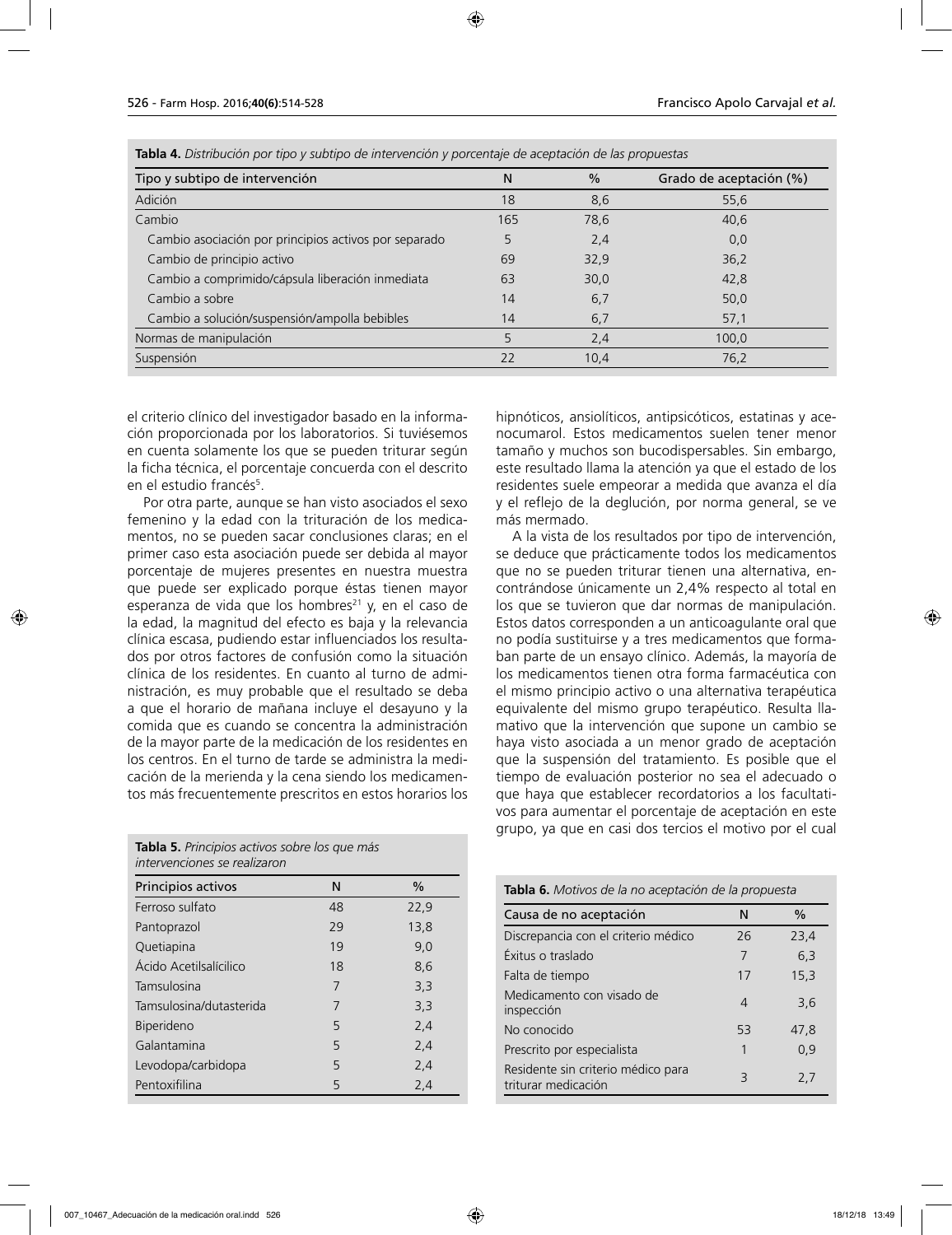no se siguieron las recomendaciones fue por falta de tiempo o no conocido.

A pesar de que el índice de adecuación previo fue muy alto, y superior al supuesto al calcular el tamaño muestral, la potencia del estudio permitió establecer una relación estadísticamente significativa entre la intervención del farmacéutico y la mejora en el índice de adecuación. Uno de cada cinco residentes revisados se vio beneficiado por la acción del farmacéutico.

La finalidad de este estudio era aumentar la seguridad y no reducir costes; sin embargo, se obtuvo un ahorro económico discreto con las intervenciones aceptadas. Este ahorro solo incluye los costes directos de los medicamentos ya que no hemos encontrado estudios que evalúen el número de visitas a urgencias, las hospitalizaciones o las reacciones adversas evitadas con este tipo de intervención y el coste derivado de las mismas. Si se incluyesen estos costes indirectos, se puede suponer que el ahorro obtenido sería mucho mayor, no solo en términos económicos sino también de mejora de la gestión de los recursos y de seguridad de los residentes.

Por otra parte, los profesionales sanitarios valoraron positivamente el curso de formación impartido que aumentó los conocimientos sobre administración y manipulación de medicamentos. Sin embargo, no se evaluó su impacto en el número de errores de medicación relacionados con la manipulación de las formas farmacéuticas aunque en la literatura se ha descrito que el desarrollo por parte de un farmacéutico de un curso en esta materia y en el mismo ámbito consigue disminuir este tipo de errores<sup>22</sup>.

La principal limitación de este estudio es que no se evaluaron resultados en salud. La razón es que para la evaluación de los parámetros de seguridad y eficacia se requeriría un seguimiento a largo plazo, con definición de todas las variables subrogadas de todos los tratamientos que se trituran de forma incorrecta previo al inicio del estudio y con la posibilidad de existencia de muchos factores de confusión. Creemos que sería necesario realizar otros estudios que evalúen los resultados en salud asociados a la manipulación incorrecta de medicamentos por patología.

Otra de las limitaciones del estudio es el diseño cuasiexperimental sin grupo control. Sin embargo, no se consideró ético privar a un grupo de residentes de la optimización de su tratamiento farmacológico, más aún cuando puede tener consecuencias negativas para su salud.

Los resultados obtenidos en este estudio permiten concluir que la incorporación de un farmacéutico a las residencias de mayores aporta un valor añadido aumentando la seguridad y la eficiencia de los tratamientos farmacológicos.

## **Conflicto de intereses**

Sin conflicto de interés.

### **Bibliografía**

- 1. Ekberg O, Hamdy S, Woisard V, Wuttge-Hannig A, Ortega P. Social and psychological burden of dysphagia: its impact on diagnosis and treatment. Dysphagia. 2002;17(2):139–46.
- 2. Clavé P, Arreola V, Velasco M, Quer M, Castellví JM, Almirall J, *et al.* Diagnóstico y tratamiento de la disfagia orofaríngea funcional. Aspectos de interés para el cirujano digestivo. Cir Esp. 2007 Aug;82(2):62–76.
- 3. Lin L-C, Wu S-C, Chen HS, Wang T-G, Chen M-Y. Prevalence of impaired swallowing in institutionalized older people in taiwan. J Am Geriatr Soc. 2002 Jun;50(6):1118–23.
- 4. Ferrero López M, García Gollarte J, Botella Trelis J, Juan Vidal O. Detección de disfagia en mayores institucionalizados. Rev Esp Geriatría Gerontol. 2012;47(4):143–7.
- 5. Caussin M, Mourier W, Philippe S, Capet C, Adam M, Reynero N, *et al.* L'écrasement des médicaments en geriatrie: une pratique<<artisanale>>avec de fréquentes erreurs qui nécessitait des recommandations. Rev Médecine Interne Fondée Par Société Natl Francaise Médecine Interne. 2012 Oct;33(10):546–51.
- 6. Ecraser un comprimé ou ouvrir une gélule: beaucoup d´incertitudes, quelques dangers avérés. Rev Prescrire. 2014;34(366):267–73.
- 7. Estudio EARCAS: Eventos Adversos en Residencias y Centros Asistenciales Sociosanitarios [Internet]. Madrid: Ministerio de Sanidad, de Sanidad, Política Social e Igualdad; 2011. Available from: http://www.msssi.gob.es/organizacion/sns/planCalidadSNS/docs/ EARCAS.pdf
- 8. Madrid (Comunidad Autónoma), Dirección General de Farmacia y Productos Sanitarios. Guía farmacogeriátrica. Madrid: Dirección General de Farmacia y Productos Sanitarios; 2004.
- 9. Hernández Martín J, Correa Ballester M, Vial Escolano R, Forcano García M, Gómez Navarro R, González García P. Adaptación de la guía farmacoterapéutica de un hospital sociosanitario a pacientes con disfagia. Farm Hosp. 2013;37(3):198–208.
- 10. Damián J, Valderrama-Gama E, Rodríguez-Artalejo F, Martín-Moreno JM. Estado de salud y capacidad funcional de la población que vive en residencias de mayores en Madrid. Gac Sanit. 2004;18(4):268–274.
- 11. García Aparicio J, Herrero Herrero JI, Moreno Gómez AM, Martínez Sotelo J, González del Valle E, Fernández de la Fuente MA. Pilotaje de un protocolo para la adecuación de la forma farmacéutica de la medicación oral al grado de disfagia, de los pacientes ingresados en un servicio de medicina interna. Nutr Hosp. 2011 Oct;26(5):933–9.
- 12. Khan A, Carmona R, Traube M. Dysphagia in the elderly. Clin Geriatr Med. 2014 Feb;30(1):43–53.
- 13. Aguilar Salmeron R. Administración de medicamentos a personas con dificultades para tragar [Internet]. Cedimcat; [cited 2014 Dec 12]. Available from: http://www.cedimcat.info/index.php?lang=ca
- 14. Barber ND, Alldred DP, Raynor DK, Dickinson R, Garfield S, Jesson B, *et al.* Care Homes' Use of Medicines Study: prevalence, causes and potential harm of medication errors in care homes for older people. Qual Saf Health Care. 2009 Oct;18(5):341–6.
- 15. Royal Pharmaceutical Society. Pharmaceutical Issues when Crushing, Openening or Splitting Oral Dosage Forms. [Internet]. 2011 [cited 2014 May 3]. Available from: http://www.medicinesmanagementstoke. nhs.uk/documents/RPS\_Pharmaceutical\_Issues\_when\_Crushing\_ Opening\_Splitting\_sdosageforms\_june\_2011.pdf
- 16. Arenaza Peña A, Arias Fernández L, Benítez Giménez M, Bilbao Gómez-Martino C, Borrego Hernando MI, Fernández Ruiz-Morón A. Guía de administración de medicamentos por sondas de alimentación enteral [Internet]. Madrid: Hospital Clínico San Carlos; 2012 [cited 2014 Dec 12]. Available from: http://www. madrid.org/cs/Satellite?blobcol=urldata&blobheader=application/ pdf&blobheadername1=Content-disposition&blobheadername2= cadena&blobheadervalue1=filename%3DGuia+de+administraci %C3%B3n+de+medicamentos+por+sondas+de+alimentaci%